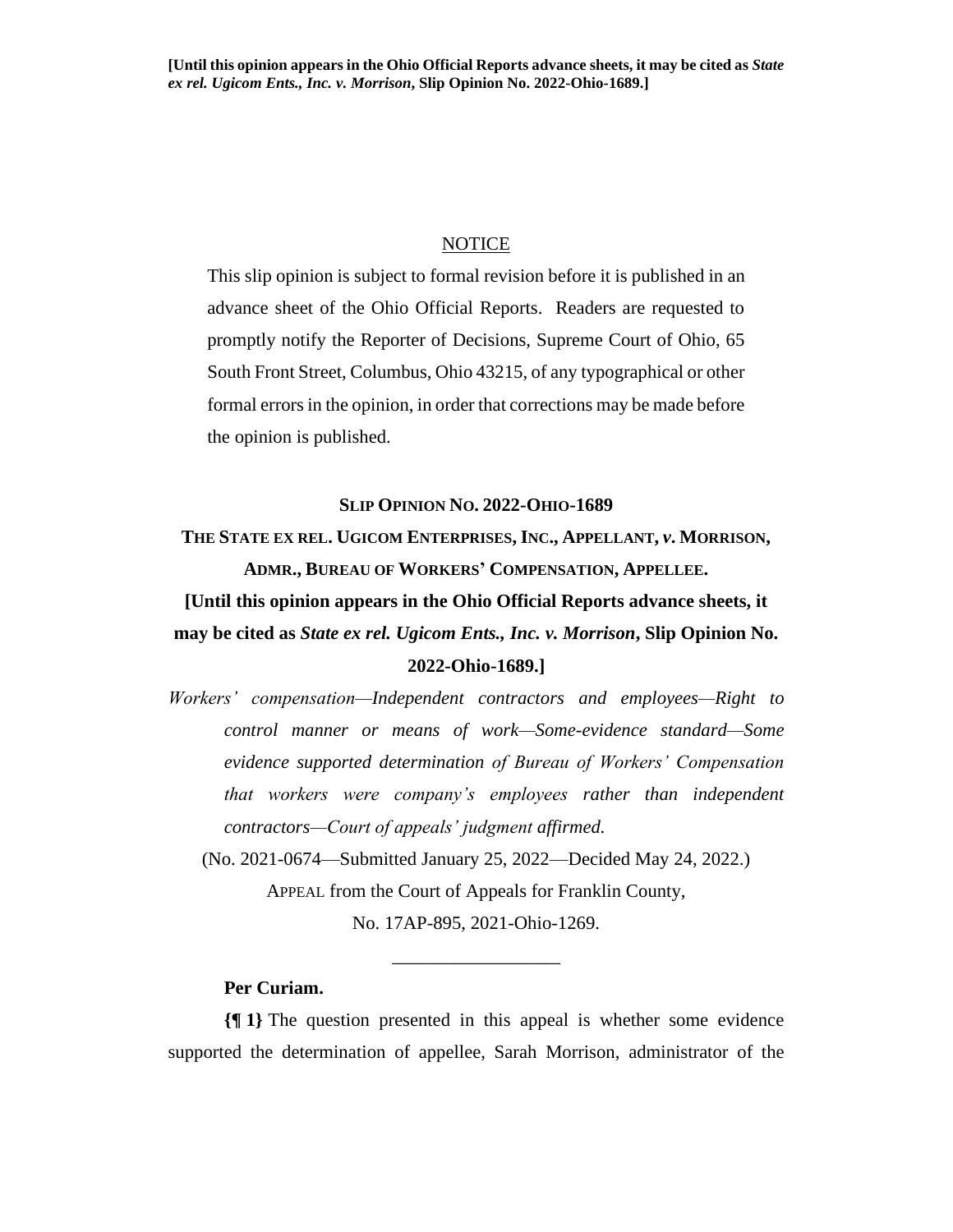Bureau of Workers' Compensation, that appellant, Ugicom Enterprises, Inc., an underground-cable-installation provider, had misclassified its workers for workers' compensation purposes as independent contractors rather than as employees. The Tenth District Court of Appeals determined that some evidence supported the bureau's determination that the workers were Ugicom's employees and denied Ugicom's request for a writ of mandamus ordering vacatur of the bureau's decision. We affirm.

## **I. BACKGROUND**

## *A.* **Ugicom I**

**{¶ 2}** In 2009, the bureau audited Ugicom to ensure that Ugicom had paid the correct amount of workers' compensation premiums for the period of January 1, 2004, through June 30, 2009.<sup>1</sup> Mary Jo Eyink, an auditor with the bureau, conducted the audit. Based on her findings, Eyink determined that Ugicom had exercised "too much control" over workers to whom it had issued Internal Revenue Service ("IRS") Forms 1099, leading the bureau to designate those workers as Ugicom's employees for workers' compensation purposes and resulting in a \$346,817.55 invoice to Ugicom for unpaid premiums. 2

**{¶ 3}** After unsuccessfully challenging those findings through the bureau's administrative process, Ugicom filed an original action in the Tenth District Court of Appeals, seeking a writ of mandamus ordering vacatur of the bureau's decision that the workers were Ugicom's employees. *See State ex rel. Ugicom Ents., Inc. v. Buehrer*, 10th Dist. Franklin No. 13AP-527, 2014-Ohio-4942, ¶ 1, 7-9 ("*Ugicom I*"). The court of appeals granted the writ on the ground that the bureau had erred

<sup>1.</sup> The bureau later extended the audit period through June 30, 2012, and then again through June 30, 2015. But the bureau stated that its decision concerned only Ugicom's protest against the findings for the initial audit period.

<sup>2. &</sup>quot;[A] Form 1099 is used by independent contractors to report income to the federal government." *Hopkins v. Duckett*, D.N.J. No. 02-5589, 2006 WL 3373784 (Nov. 21, 2006), fn. 2.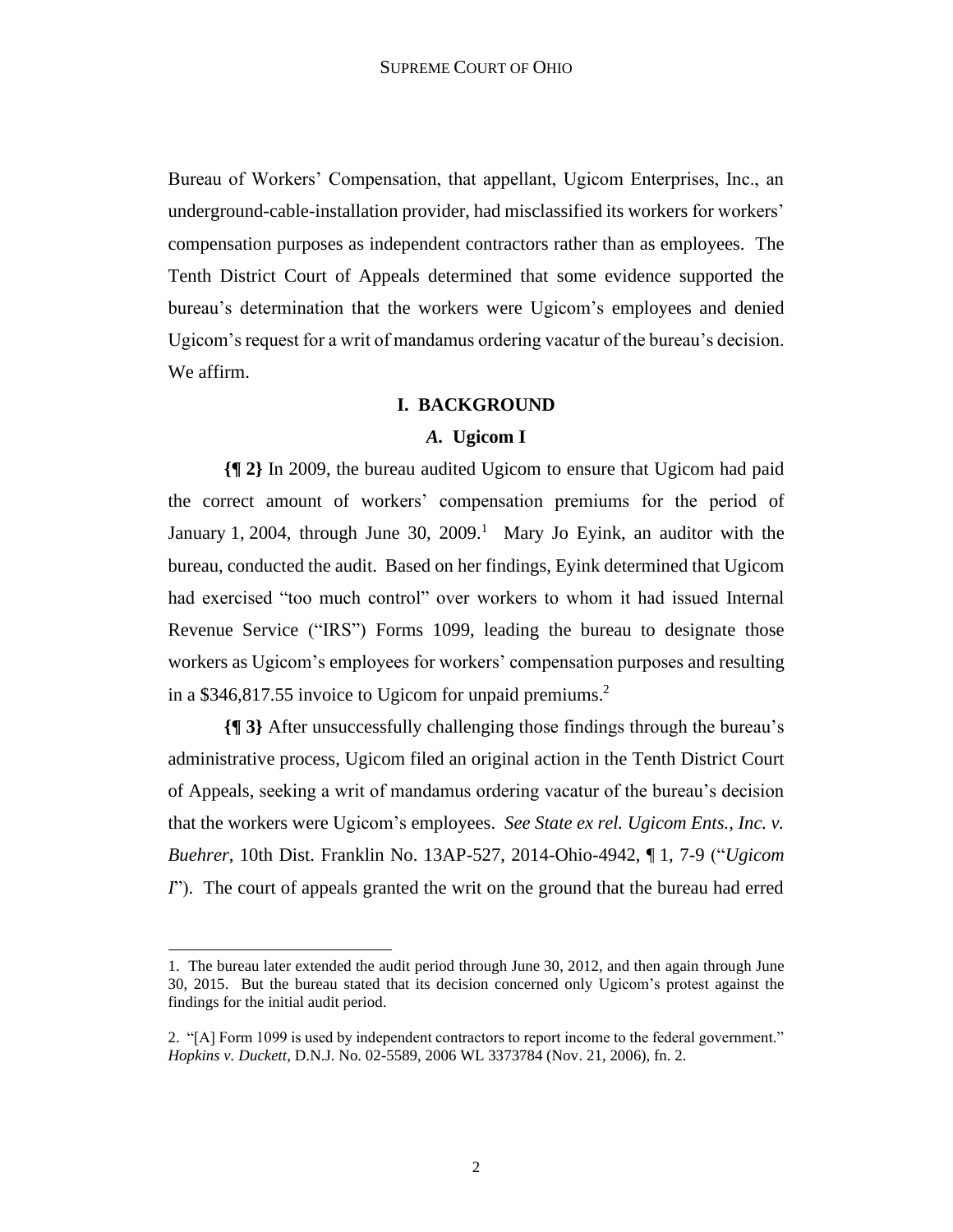in relying on the 20-factor test under R.C.  $4123.01(A)(1)(c)$  for determining whether a "person who performs labor or services pursuant to a construction contract" is an employee for workers' compensation purposes. *Ugicom I* at ¶ 14, 28. The court of appeals explained that the test was inapplicable because this "case does not concern a construction contract, as that term is defined in R.C.  $4123.79(C)(2)$ ." *Id.* at  $\P$  14. The court of appeals directed the bureau to issue a new order addressing Ugicom's challenge. *Id.* at ¶ 28.

## *B. Ugicom's operations*

**{¶ 4}** In response to *Ugicom I*, the bureau set the matter for a hearing before an adjudicating committee to assess Ugicom's operations under the common-law right-to-control test for determining whether a worker is an employee or an independent contractor. *See* R.C. 4123.291(A) (empowering "[a]n adjudicating committee appointed by the administrator of workers' compensation to hear any matter specified" within the statute). Both Eyink and Fred Kibuuka, Ugicom's vice president, testified at the hearing. Eyink elaborated on her audit findings, and Kibuuka described Ugicom's operations. The audit findings and hearing testimony reflect the following facts about Ugicom's operations.

**{¶ 5}** Ugicom performs underground-cable installations, mainly in residential areas, as a subcontractor for Time Warner Cable Company ("TWC"). TWC uses its website to dispatch jobs to Ugicom, which Ugicom then retrieves through its web-based system and assigns to cable installers. An installer logs on to the system each morning to obtain the job's details and logs back on in the evening to confirm completion of the job, which generates an invoice from Ugicom to TWC. Ugicom does not require the installer to accept the job assignment. And Ugicom determines the amount that it will pay for a job; the installer does not submit a bid.

**{¶ 6}** TWC provides a badge to each installer who passes a TWCcoordinated drug test and background check. The badge has an identification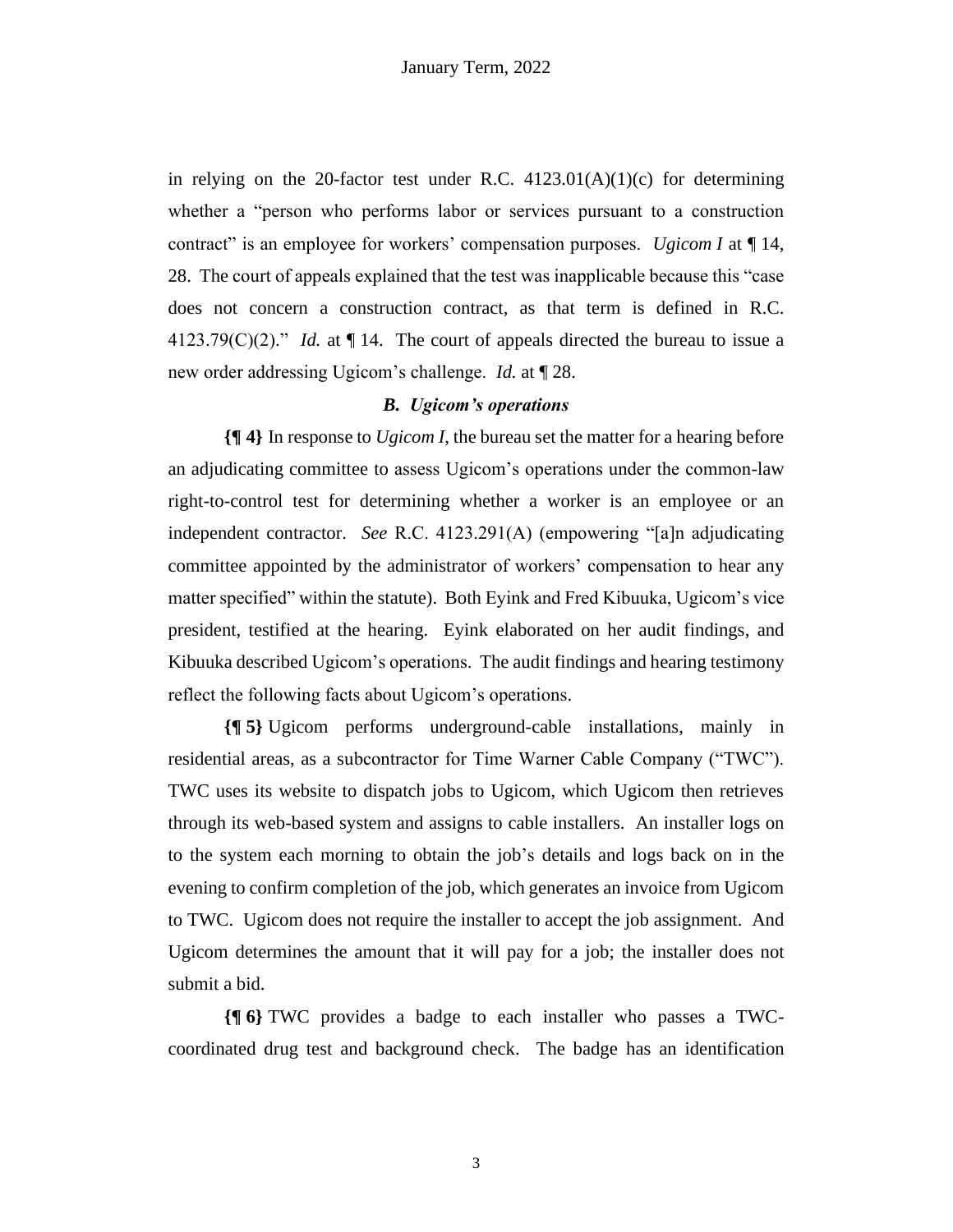number that is registered with TWC's dispatch department. After receiving clearance from TWC, the installer may begin working for Ugicom. Photographs in the record before us show a work van with a sign on its door that says "Ugicom Enterprises, Inc., Contractor for Time Warner Cable" and a vest worn by an installer that says "Contractor for Time Warner Cable."

**{¶ 7}** Ugicom requires the installers to sign a one-year independentcontractor agreement and to provide their own liability insurance. The contract contains a noncompete clause that forbids an installer from providing similar services to a competitor of Ugicom while the contract is in force. Either party may terminate the contract with 60 days' written notice. The contract requires the installer to respond to service requests within two hours.

**{¶ 8}** The installers furnish their own hand tools for the jobs (generally, a shovel and a spade) and provide their own transportation, cell phones, and laptop computers. The cable that the installers bury into the ground is custom to TWC, so the installers must obtain it from TWC.

**{¶ 9}** The installers are permitted to work any day or time, provided they obtain the customer's consent to be on the customer's property, and they typically complete between six and ten jobs per day. According to Eyink, "[i]t's just a matter of [the installers'] stand[ing] on a spade and lifting up some dirt and going down and lifting up some [more] dirt." Kibuuka noted, however, that the installers also connect the cable to the outside of the home and test its connection.

**{¶ 10}** The installers are paid by the job and earn on average between \$50,000 and \$60,000 per year, although some installers make as much as \$90,000 per year. According to Eyink's audit notes, Ugicom pays the installers once per month by direct deposit; but at the hearing, Eyink testified that the installers are paid weekly. Taxes are not withheld from the payments to the installers, and no benefits are provided, although sometimes Ugicom will deduct from a payment the costs attributable to damage caused by the installer.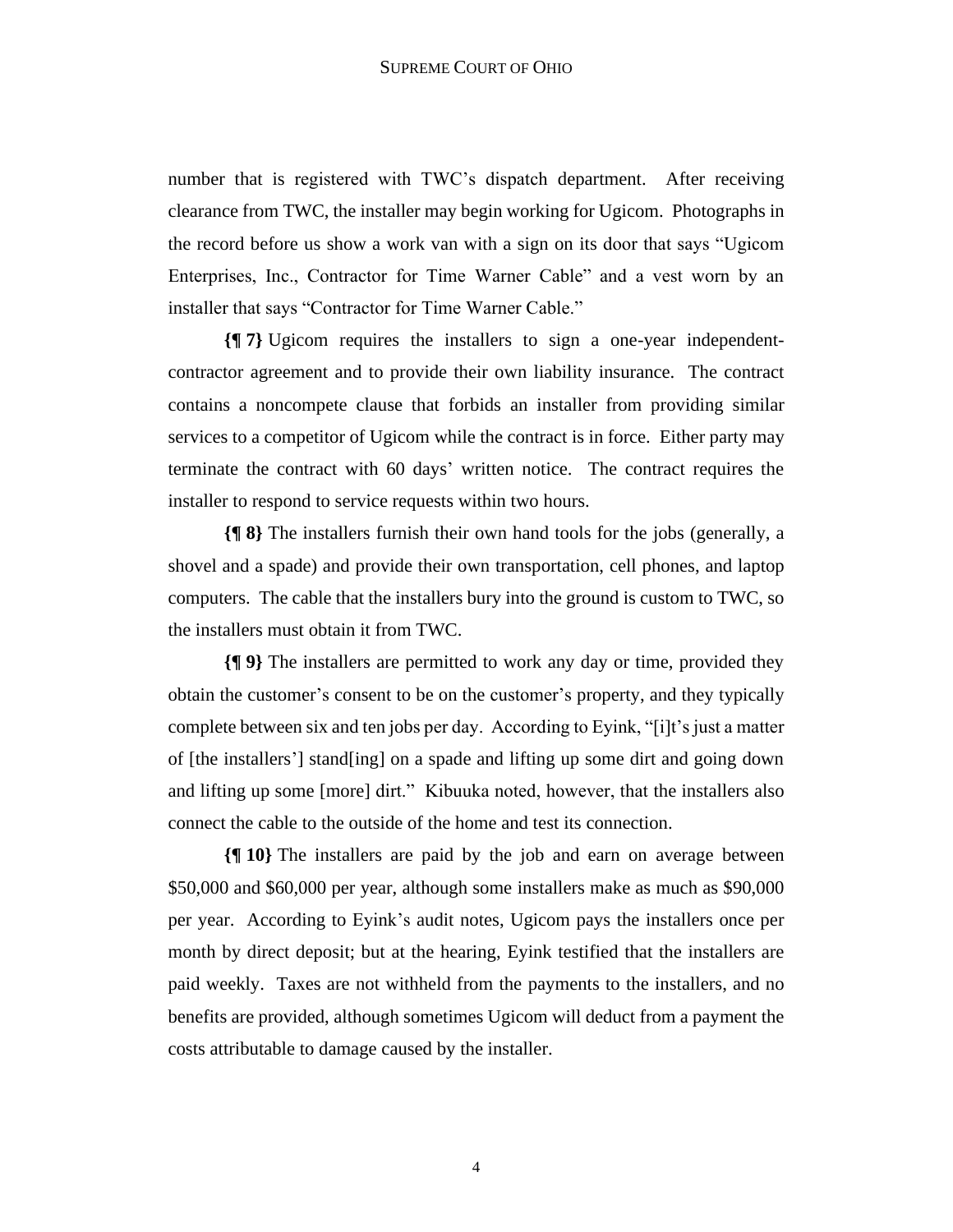**{¶ 11}** In addition to the installers, Ugicom uses the services of Paul Lule, who performs quality-control checks on 20 percent of the jobs, verifying that the lines were buried correctly. By comparing the income reflected on Lule's Form 1099 for a particular year with that reported to the IRS for the same year, Eyink determined that Lule's sole source of income for the year had been Ugicom.

## *C. The bureau's administrative determinations*

**{¶ 12}** Relying principally on the right-to-control test espoused in *Gillum v. Indus. Comm.*, 141 Ohio St. 373, 48 N.E.2d 234 (1943), and *Bostic v. Connor*, 37 Ohio St.3d 144, 524 N.E.2d 881 (1988), the bureau's adjudicating committee determined that Ugicom had misclassified the installers and Lule as independent contractors. Ugicom then sought review by the administrator's designee. *See* R.C. 4123.291(B) ("An employer who is adversely affected by a decision of an adjudicating committee appointed by the administrator may appeal the decision of the committee to the administrator or the administrator's designee"). Ugicom did not present any new testimony to the administrator's designee, relying instead on the arguments of its counsel. The designee affirmed the adjudicating committee's decision, adopting its statement of facts and legal rationale and "find[ing] that, under the common law test of *Gillum* and *Bostic*, Ugicom exercises control over the workers[,] and  $***$  the Bureau's auditor's conclusion that the workers are employees [was] correct based on these facts and under the law."

#### *D.* **Ugicom II**

**{¶ 13}** Ugicom then filed an original action in the court of appeals, requesting a writ of mandamus vacating the bureau's decision. 2021-Ohio-1269, ¶ 1 ("*Ugicom II*"). The magistrate recommended denial of the writ, concluding that the bureau did not abuse its discretion in determining that the workers were employees. *Id.* at ¶ 83. The court of appeals overruled Ugicom's objections to the magistrate's decision and adopted it as its own. *Id.* at ¶ 27. This appeal followed.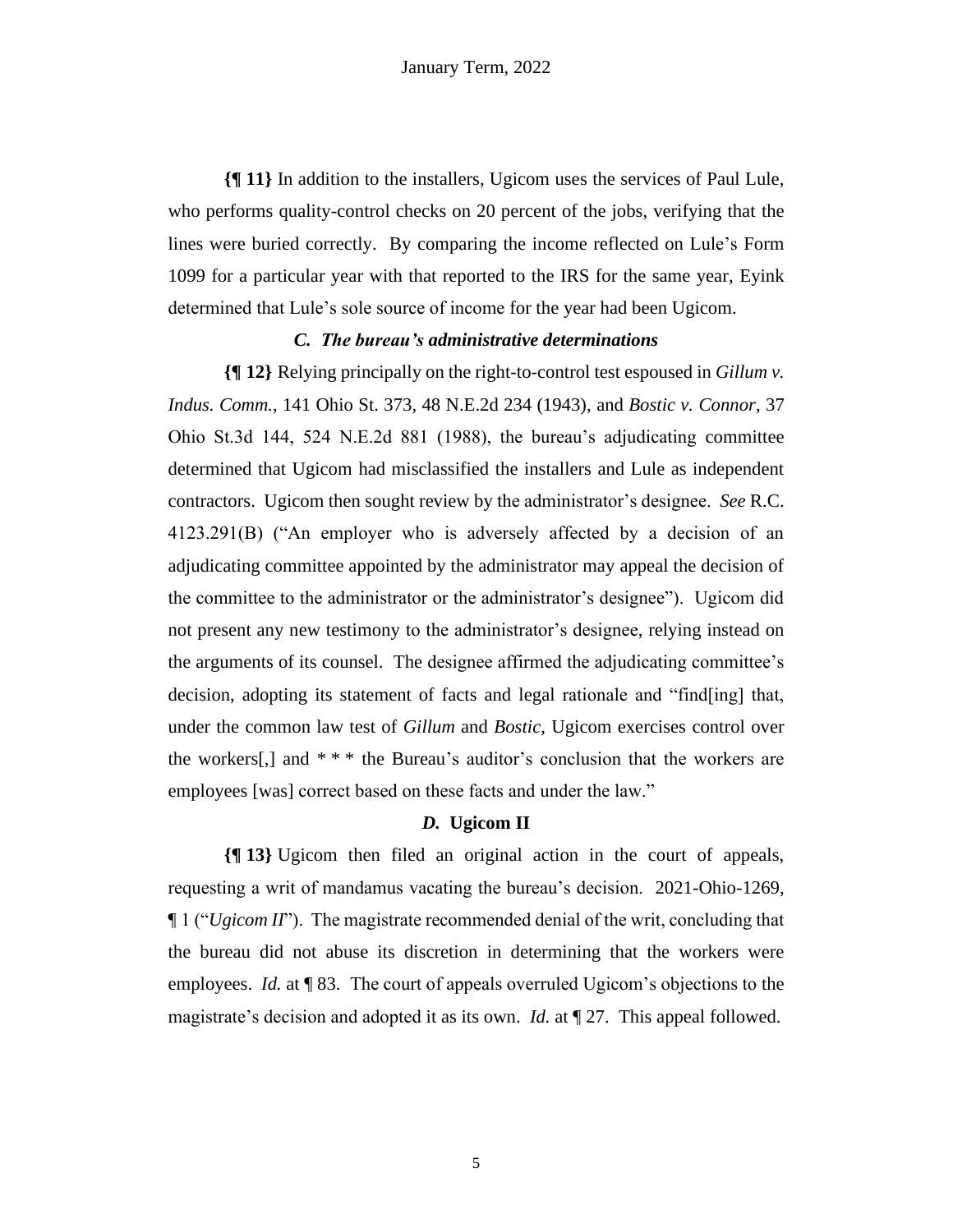#### **II. ANALYSIS**

**{¶ 14}** To establish its entitlement to a writ of mandamus, Ugicom must prove (1) a clear legal right to the relief requested, (2) a clear duty on the part of the bureau to provide it, and (3) the lack of an adequate legal remedy in the ordinary course of the law. *See State ex rel. T.S. Trim Industries, Inc. v. Indus. Comm.*, \_\_\_ Ohio St.3d \_\_\_, 2021-Ohio-2709, \_\_\_ N.E.3d \_\_\_, ¶ 14. "The [bureau] is the exclusive finder of fact in workers' compensation matters; a court's role in adjudicating a mandamus complaint is to determine whether the [bureau] abused its discretion by entering an order that is not based on some evidence in the record." *State ex rel. Digiacinto v. Indus. Comm.*, 159 Ohio St.3d 346, 2020-Ohio-707, 150 N.E.3d 933, ¶ 13.

**{¶ 15}** "Because an independent contractor is not an employee for purposes of workers' compensation law, the resolution of [the question whether the worker is actually an employee] determines the employer's obligation to contribute to \* \* \* the State Insurance Fund." *Bostic*, 37 Ohio St.3d at 145, 524 N.E.2d 881. The factfinder ordinarily decides this question, and it does so by considering "who had the right to control the manner or means of doing the work." *Id.* at 145-146. This is "the key factual determination." *Id.* at 146.

**{¶ 16}** The right-to-control test is not marked by a bright-line rule but rather a set of nonexhaustive factors. *See Gillum*, 141 Ohio St. at 374-375, 48 N.E.2d 234, quoting 27 American Jurisprudence, Indicia of Relationship, Section 5, at 485 (" 'there is no absolute rule for determining whether one is an independent contractor or an employee' "). In *Gillum*, we set forth the following factors that the decision maker should consider:

"[T]he existence of a contract for the performance by a person of a certain piece or kind of work at a fixed price, the independent nature of his business or his distinct calling, his employment of assistants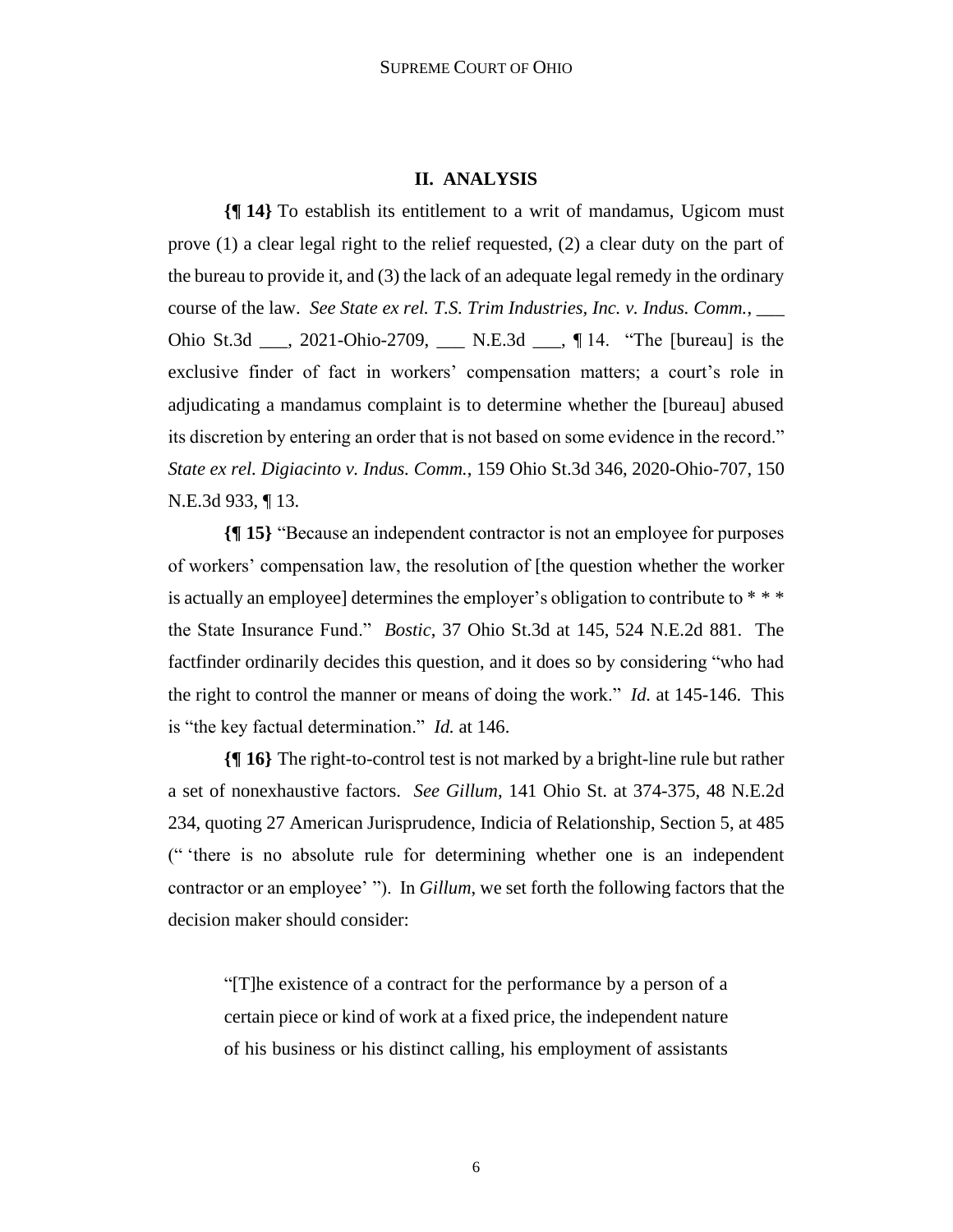with the right to supervise their activities, his obligation to furnish necessary tools, supplies, and materials, his right to control the progress of the work except as to final results, the time for which the workman is employed, the method of payment, whether by time or by job, and whether the work is part of the regular business of the employer."

*Id.* at 375, quoting 27 American Jurisprudence, Section 5, at 485. *See also Bostic* at 146 (explaining that the decision maker should consider "such indicia as who controls the details and quality of the work; who controls the hours worked; who selects the materials, tools and personnel used; who selects the routes travelled; the length of employment; the type of business; the method of payment; and any pertinent agreements or contracts").

## *A. The installers*

## *1. Whether the work is part of the regular business of the employer*

**{¶ 17}** The bureau first determined that the cable-installation work rendered by the installers was part of Ugicom's regular business. Notably, Ugicom has not contested that determination. But even if it had, the audit findings established that Ugicom was engaged in the business of installing underground cable for TWC and that the installers performed that work. Some evidence supported the bureau's determination under this factor.

## *2. Whether the installers are engaged in an independent business*

**{¶ 18}** "[O]f prime importance," *Gillum* at 377, is whether the installers were engaged in an independent business. In determining that the installers were not independent of Ugicom, the bureau pointed to the installers' public image when working. The bureau cited Kibuuka's testimony concerning the badges that the installers wore at the jobsites. An installer wore the badge, Kibuuka explained, because if a problem arose at a jobsite, law enforcement could confirm through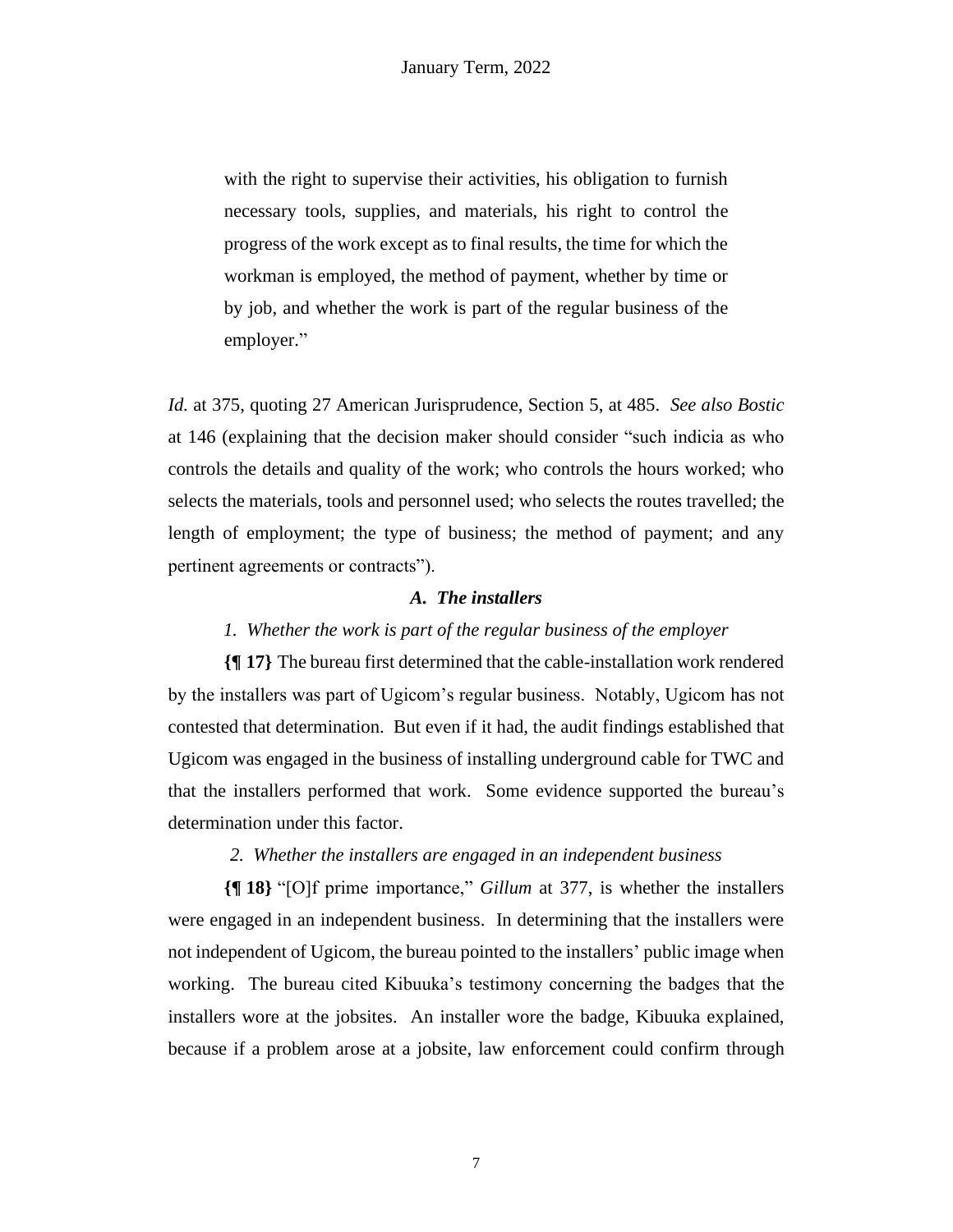TWC's dispatch department that the installer "work[ed] for Ugicom." The bureau further pointed to evidence establishing that an installer had posted a sign on his vehicle stating "Ugicom Enterprises, Inc., Contractor for Time Warner Cable."

**{¶ 19}** In response, Ugicom cites evidence establishing that it was TWC, not Ugicom, that required the installers to wear the badges, that the installers wore reflective vests bearing TWC's name, and that the bureau's Form U-3S provides that coverage is *elective* for a limited liability company acting as a sole proprietor, which apparently is the business structure adopted by some of the installers. But even if those points tend to detract from the bureau's decision, there is at least some evidence supporting its finding that the installers were not independent of Ugicom. *See State ex rel. Packaging Corp. of Am. v. Indus. Comm.*, 139 Ohio St.3d 591, 2014-Ohio-2871, 13 N.E.3d 1163, ¶ 26 ("it is not an abuse of discretion for the commission to rely on evidence that is contradicted by equally persuasive evidence").

#### *3. Method of payment*

**{¶ 20}** The bureau determined that the method by which Ugicom paid the installers further indicated that the installers were not independent contractors. The bureau focused on the installers' prospect of profits or losses. When asked how the installers were paid, Kibuuka testified that he would "make up" an amount to pay the installers for each type of service: "So, for instance if Time Warner pays me a hundred dollars to drill a sidewalk, then I will pay my contractor \$80 to do that same sidewalk and Ugicom will keep the \$20, something like that." In other words, Ugicom's rate of pay was nonnegotiable, meaning that Ugicom foreclosed the installers from submitting bids. The bureau reasoned that the installers were distinct from independent contractors in the construction industry who "maintain[] their own separate business [and] take[] into consideration all of their expenses when pricing work in order to make a profit and [are] at risk of a loss."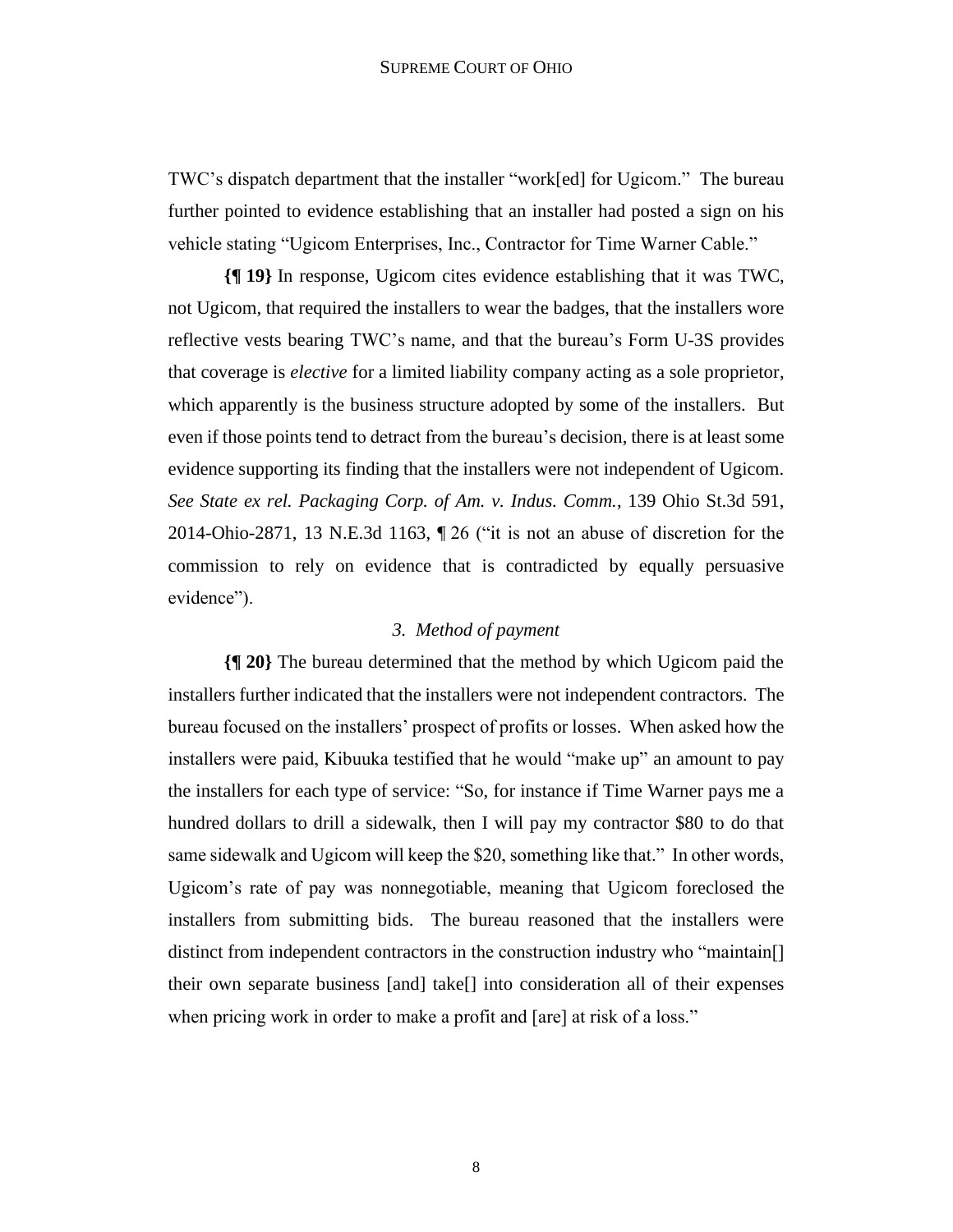**{¶ 21}** Ugicom advances several arguments in response. First, it correctly argues that the bureau erred in concluding that the installers' receipt of piece-rate compensation (essentially, payment per job rather than payment per hour) was evidence of an employment relationship. The bureau reached this conclusion because aspects of piece-rate compensation are covered by regulations adopted under the Fair Labor Standards Act, 29 U.S.C. 201 et seq. *See* 29 C.F.R. 778.109 and 778.111. The regulations cited by the bureau do not, however, explicitly account for the common-law right-to-control test. Indeed, as the Eleventh Circuit Court of Appeals concluded in *Garcia-Celestino v. Ruiz Harvesting, Inc.*, 898 F.3d 1110, 1122 (11th Cir.2018), the federal act and the common-law right-to-control test involve different standards for identifying an employment relationship.

**{¶ 22}** Ugicom further faults the bureau's failure to apply the law-of-thecase doctrine, *see Nolan v. Nolan*, 11 Ohio St.3d 1, 3-4, 462 N.E.2d 410 (1984), arguing that both the bureau and the court of appeals in *Ugicom II*, 2014-Ohio-4942, at ¶ 25, failed to honor the *Ugicom I* court's statement that payment per job is indicative of an independent-contractor relationship. But we need not reach Ugicom's law-of-the-case argument, because the bureau's reliance on the regulations was otherwise erroneous.

**{¶ 23}** Ugicom also argues that the installers faced opportunities for profits or losses and had to consider the cost of traveling to a job, the length of time required to complete the job, and the job's complexity. And Ugicom correctly points out that the installers' receipt of Forms 1099 rather than Forms W-2 supports a finding that they were independent contractors. *See Northeast Ohio College of Massotherapy v. Burek*, 144 Ohio App.3d 196, 203-204, 759 N.E.2d 869 (7th Dist.2001) ("The use of [Forms 1099] typically suggests that the parties were not acting in an employer/employee relationship but rather in that of an independent contractor relationship").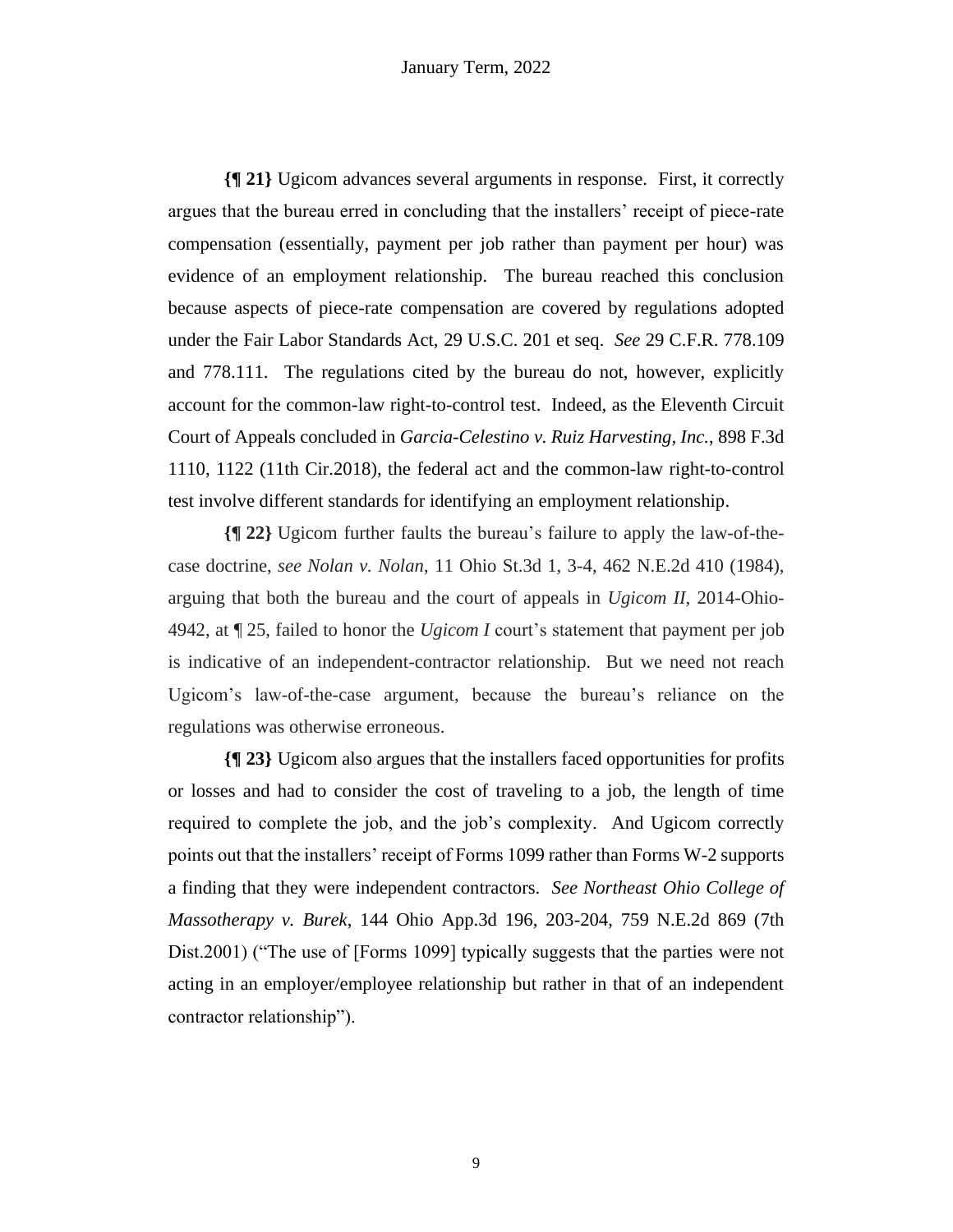**{¶ 24}** Although Ugicom's arguments are not without some force, the narrow question here is whether some evidence supported the bureau's determinations. We conclude that some evidence supported the determinations, namely, the evidence showing Ugicom's exertion of control over the installers through its method of payment. Ugicom's take-it-or-leave-it approach to pricing the jobs, which foreclosed an installer's ability to submit a bid, was a means of controlling the installers.

# *4. Length of employment*

**{¶ 25}** The bureau determined that Ugicom had an ongoing relationship with the installers. In support of that finding, the bureau pointed to the "high dollar amounts" reflected on the installers' Forms 1099, which the bureau reasoned was indicative of large volumes of work performed by the installers. The bureau also inferred that the installers were involved in an ongoing relationship with Ugicom because there was no evidence showing that the installers had advertised their services to the community at large.

**{¶ 26}** Ugicom challenges the bureau's determination that Ugicom had an ongoing relationship with the installers, claiming that the bureau cited no legal authority permitting it to consider that factor. It also claims that an "ongoing relationship is not evidence of an employment relationship." Ugicom is wrong on both counts. As the bureau noted in its decision, this court determined in *Bostic* that the "length of employment" is relevant to the analysis, 37 Ohio St.3d at 146, 524 N.E.2d 881. Nor does Ugicom persuasively contest the bureau's rationale regarding the installers' lack of advertising. Ugicom singles out evidence pertaining to Lule's advertising expenses, but we fail to see how this bears on the installers' worker status. Moreover, the most we can find in the record is a bare line item showing that Lule claimed a \$20 advertising expense for one tax year.

**{¶ 27}** Ugicom's reliance on *Barcus v. Buehrer*, 10th Dist. Franklin No. 14AP-942, 2015-Ohio-3122, is also unavailing. Ugicom points to arguable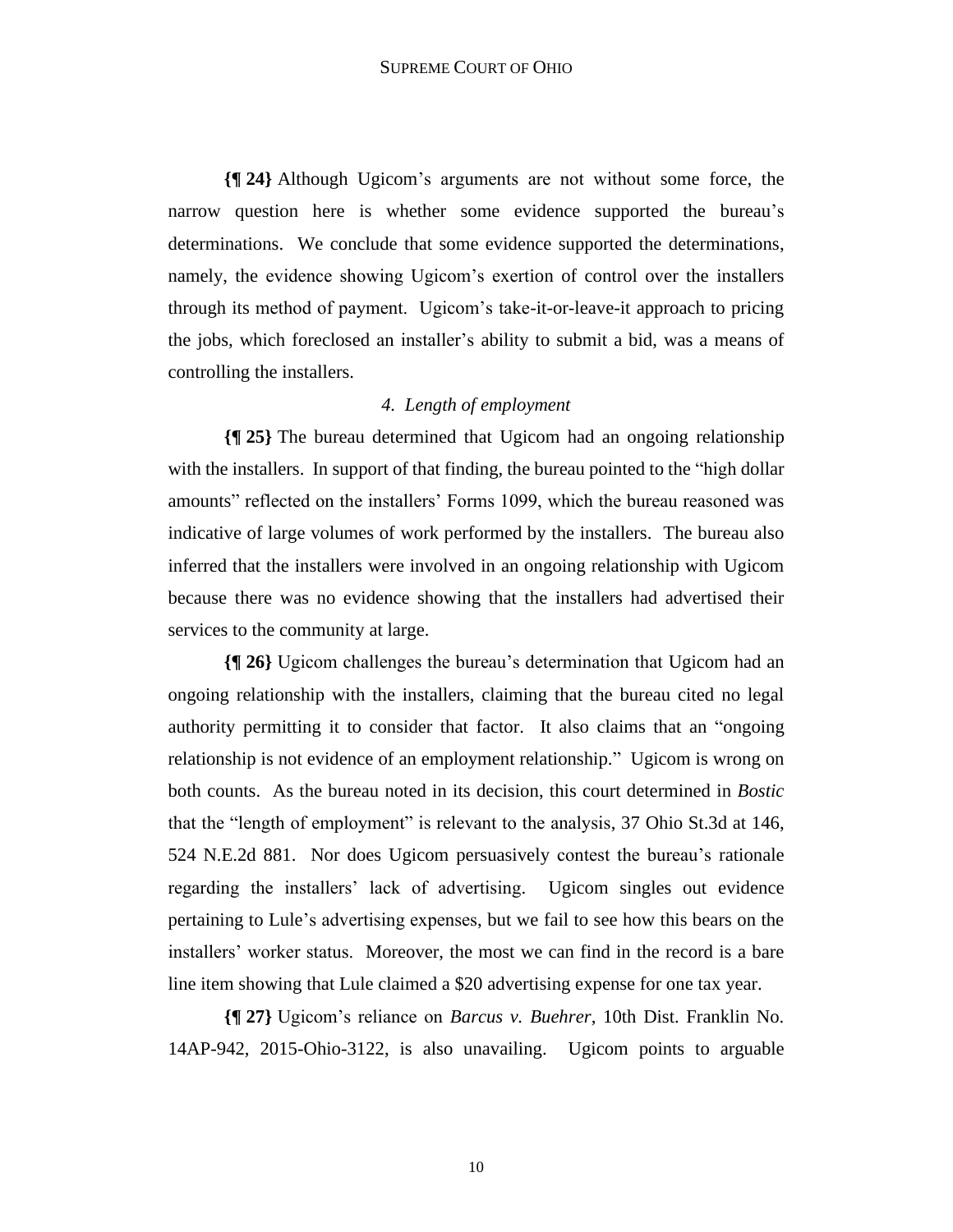similarities between the contract that it used with its installers and the contract at issue in *Barcus*, highlighting each contract's duration and notice provisions. But although the court of appeals in *Barcus* concluded that the worker in that case was an independent contractor, it did so for reasons unrelated to the contractual provisions to which Ugicom refers. *See id.* at ¶ 26-32.

**{¶ 28}** In summary, some evidence supported the bureau's determination under this factor.

## *5. Pertinent agreements or contracts*

**{¶ 29}** The bureau pointed to Ugicom's independent-contractor agreement as evidence of Ugicom's efforts to control the installers. Although the agreement labeled an installer as an independent contractor, the bureau determined that the significance of that label was undercut by the agreement's noncompete clause, which provided that an installer "shall not provide during the agreement term services to any competitor of [Ugicom]."

**{¶ 30}** Ugicom claims that the bureau assigned too much significance to the noncompete clause, arguing that the clause did not restrict an installer from performing work unrelated to Ugicom's services. True, the agreement defined the term "competitor" as a "provider of services similar to those provided by [Ugicom]." But the agreement nevertheless restricted the installers' freedom to work, which evinces a measure of Ugicom's control over the installers.

**{¶ 31}** Ugicom again invokes *Barcus*, 2015-Ohio-3122, at ¶ 26, claiming that the court of appeals in that case held that an independent-contractor agreement that included a noncompete clause was unequivocal evidence of an independentcontractor relationship. But *Barcus* is silent as to the effect of the noncompete clause in that case. The court of appeals' decision in *Americare Healthcare Servs. v. Akabuaku*, 10th Dist. Franklin No. 10AP-777, 2010-Ohio-5631, which Ugicom also cites, is further afield because it concerned whether a noncompete clause could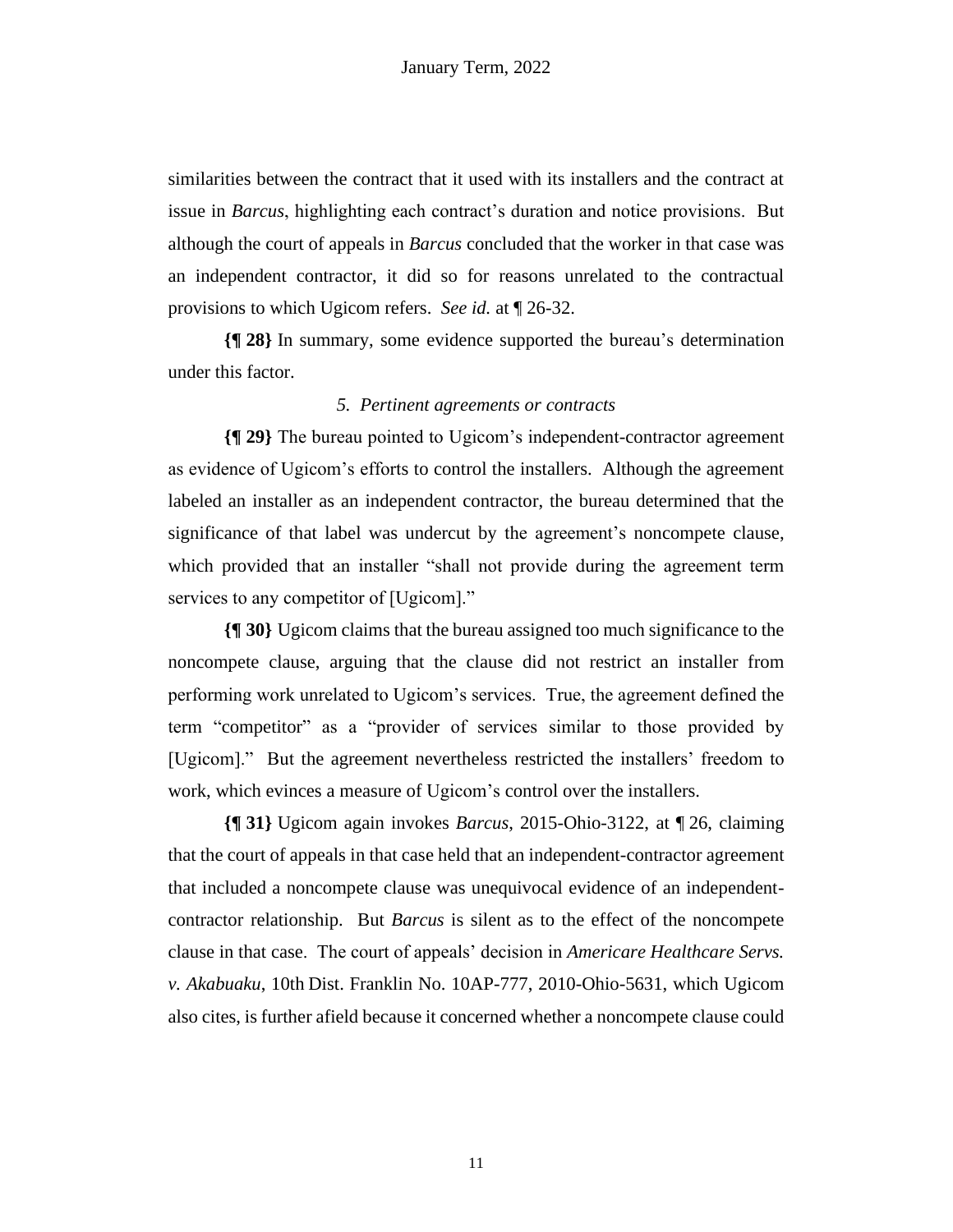be enforced, not whether it was indicative of a particular work relationship, *id.* at  $\P$  21.

**{¶ 32}** In summary, the independent-contractor agreement is some evidence of an employment relationship between Ugicom and the installers.

*6. Whether the parties believed they were creating an employment relationship*

**{¶ 33}** In considering this factor, the bureau was unpersuaded by Ugicom's evidence showing that some of the installers thought they were independent contractors. Specifically, the bureau gave no weight to uncontroverted affidavits submitted by two Ugicom installers attesting that they were independent contractors. The bureau reasoned that the substance of the work relationship, rather than its form, was the touchstone for determining the installers' worker status.

**{¶ 34}** Ugicom challenges the bureau's disregard of the affidavits. But we have held that the bureau does not necessarily err when, as here, it disregards an uncontroverted affidavit. *State ex rel. Cherryhill Mgt., Inc. v. Indus. Comm.*, 116 Ohio St.3d 27, 2007-Ohio-5508, 876 N.E.2d 525, ¶ 13 (rejecting the argument that "absent contrary evidence, the commission must accept [the affiant's] affidavit as persuasive").

**{¶ 35}** Ugicom also challenges the bureau's refusal to assign weight to the independent-contractor label that Ugicom gave the installers in the independentcontractor agreement. Although the bureau was perhaps too dismissive of the contract—by suggesting that such a contract may be a "red flag"—the bureau's conclusion that it was not bound by the parties' labels was nevertheless correct, because "a description by the parties of their future relationship is not necessarily determinative when viewed in light of their actual subsequent activities," *N & G Constr., Inc. v. Lindley*, 56 Ohio St.2d 415, 417, 384 N.E.2d 704 (1978), fn. 1 (declining to assign determinative weight to a contract's declaration that the appellant in that case was an independent contractor).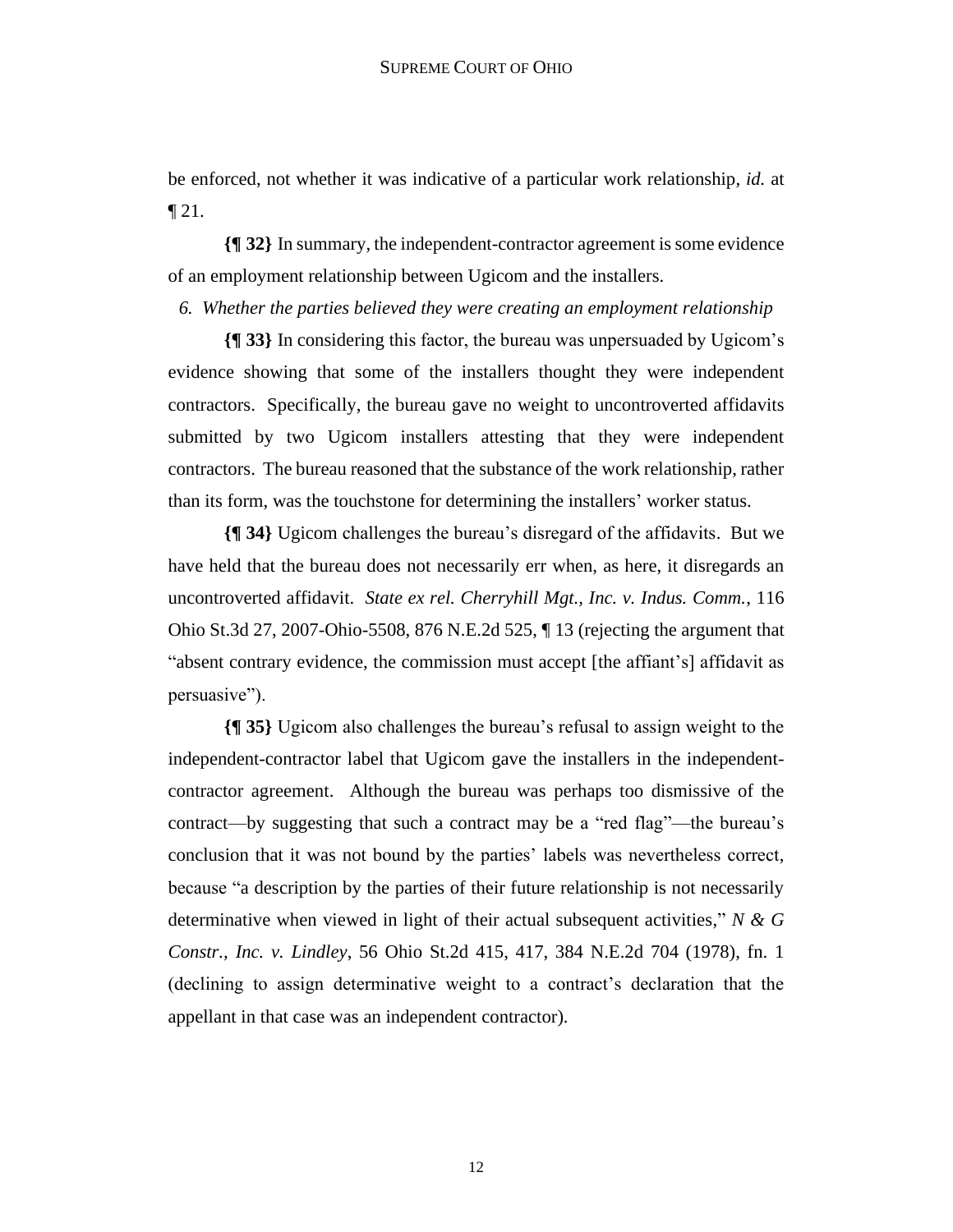**{¶ 36}** Mindful that the bureau is the "exclusive finder of fact" with the sole "responsibility to evaluate the weight and credibility of the evidence," *State ex rel. Beyer v. Autoneum N. Am.*, 157 Ohio St.3d 316, 2019-Ohio-3714, 136 N.E.3d 454, ¶ 8, we conclude that the bureau did not abuse its discretion in failing to credit Ugicom's evidence under this factor.

## *7. Tools for the job*

**{¶ 37}** Ugicom challenges the bureau's refusal to give credit to the fact that the installers supplied their own vehicles, gasoline, cell phones, hand tools, and ladders. The bureau declined to accord any weight to that work arrangement because, in its reasoning, it is not uncommon in employment relationships for an employee to supply his own vehicle and tools and to receive mileage reimbursement. But the evidence supporting the bureau's statement in that regard is not apparent in its decision. It follows that the bureau's conclusion under this factor was not supported by some evidence.

## *8. The skill required in the particular occupation*

**{¶ 38}** The bureau determined that minimal skill was required to do the installers' job. Some evidence supported this determination—the bureau quoted in its decision Eyink's statement that the "skill level needed to bury the cable is not high or unique." Ugicom challenges that statement in two ways, but neither is persuasive. First, it points to decisions by other courts determining that cable installers possess specialized skills*. See Santelices v. Cable Wiring and S. Florida Cable Contrs., Inc.*, 147 F.Supp.2d 1313, 1320 (S.D.Fla.2001); *Bennett v. Unitek Global Servs., L.L.C.*, N.D.Ill. No. 10 C 4968, 2013 WL 4804841, \*9-10 (Sept. 9, 2013). But the core inquiry here concerns the facts, and the facts presented in other decisions may not substitute for those in this case. Second, Ugicom argues that in addition to burying the cable, the installers connected the cable to the connection box on the home and used a meter to ensure that the connection was successful.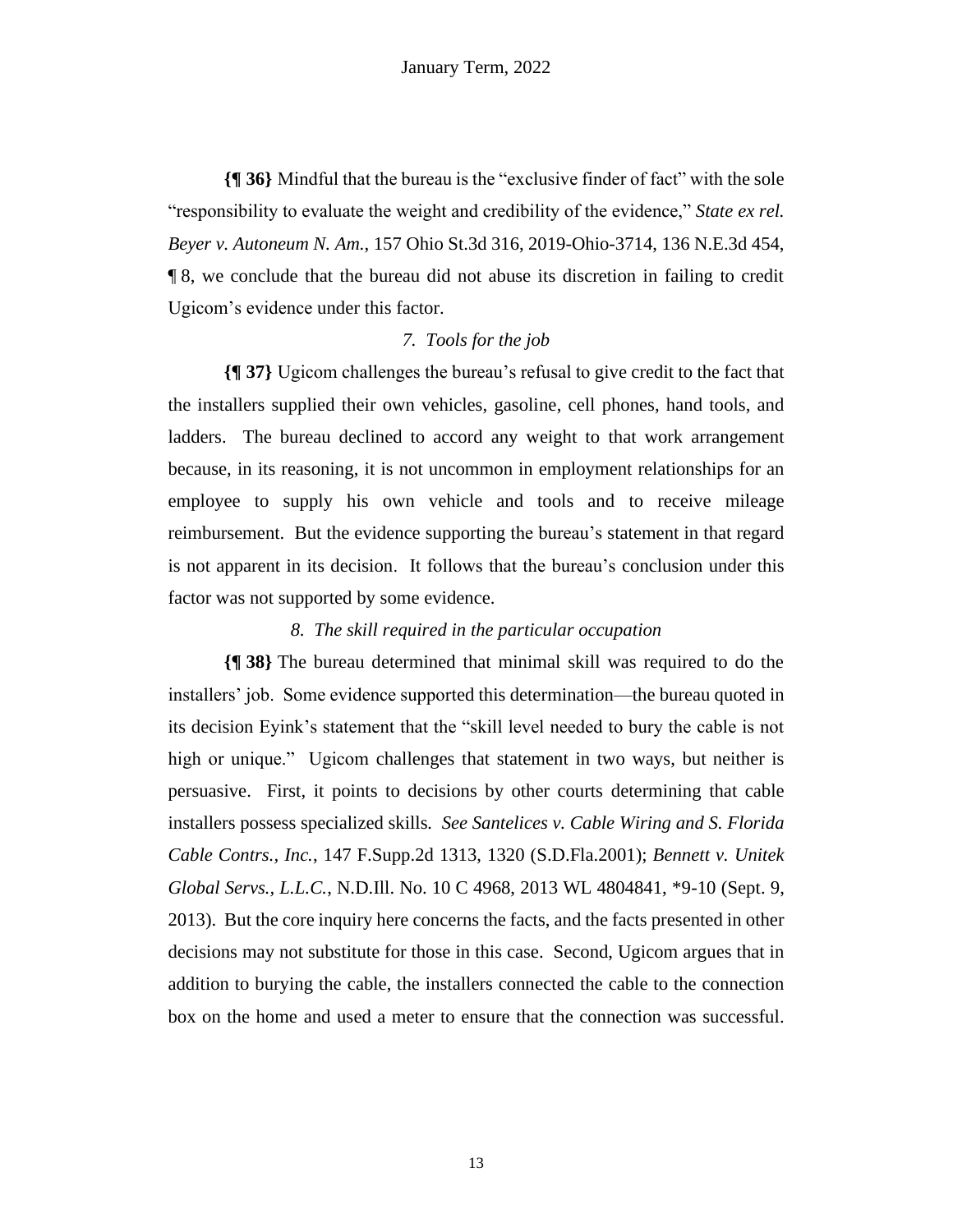But Ugicom does not develop a fact-based argument to show that these other tasks required specialized skills.

**{¶ 39}** It suffices for the purposes of our review that the bureau's determination under this factor was supported by some evidence.

#### *9. Details and quality of the work*

**{¶ 40}** In considering this factor, the bureau assigned weight to Ugicom's reliance on a quality-control inspector to ensure that the installers were doing their jobs correctly. But Ugicom correctly points out that the inspector's purpose was to ensure that the installers were doing their jobs according to the standards prescribed by TWC, not Ugicom. And even if Ugicom had prescribed the standards, a contract provision stating that a job shall be performed subject to the " 'approval or satisfaction of the employer \* \* \* is not an assumption by the employer of the right to control the person employed as to the details or method of doing the work, but is only a provision that the employer may see that the contract is carried out according to the plans.' " *Gillum*, 141 Ohio St. at 382, 48 N.E.2d 234, quoting 27 American Jurisprudence, Section 7, at 488. The bureau also found it significant that TWC would fine Ugicom for substandard work. But that is a mark of TWC's control over Ugicom, not Ugicom's control over the installers.

**{¶ 41}** Ugicom next challenges the bureau's finding that "[the installers' work] is not the type of work where a supervisor must tell the worker where to dig a trench for each job order." Ugicom correctly exposes a flaw in the bureau's reasoning—in *Gillum*, this court recognized that a lack of supervision is indicative of a lack of control, *id.* at 381. Nor is it clear that there was some evidence to support the bureau's statement that the installers' decisions about where and how to bury a cable "are the same decisions made by competent employees."

**{¶ 42}** Ugicom correctly notes that it did not impose work requirements on the installers akin to those of employees. First, rather than requiring the installers to work from, say, 8:00 a.m. to 5:00 p.m., the installers needed only to respond to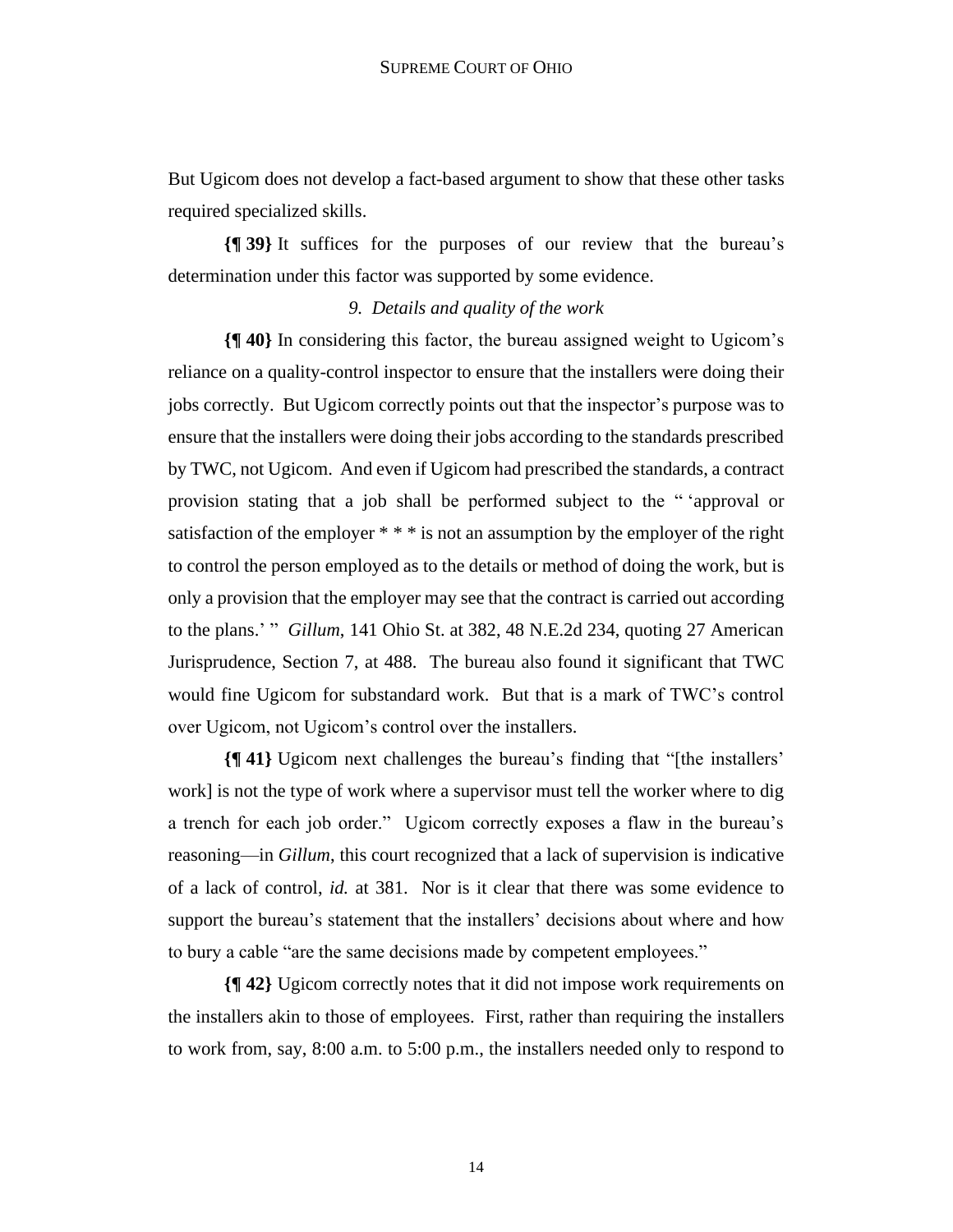service requests within two hours. This arrangement is not the same level of control as "[t]elling a hired person that he must work from this hour to this hour  $**$ , which suggests that the person is an employee." *Soloman v. Dayton Window & Door Co., L.L.C.*, 196 Ohio App.3d 16, 2011-Ohio-6182, 961 N.E.2d 1229, ¶ 16 (2d Dist.). Second, as noted above, the installers were free to accept or reject the jobs posted to Ugicom's website. Neither of these facets of the work relationship reflect Ugicom's control over the installers.<sup>3</sup>

**{¶ 43}** In summary, the bureau's finding under this factor was not supported by some evidence.

## *10. The bureau's ultimate conclusion*

**{¶ 44}** Although the evidence presented to the bureau concerning the installers' worker status points in both directions, we are not called upon to reweigh it here; rather, our function is to determine whether the bureau abused its discretion by entering an order that is not based on some evidence in the record. *See Digiacinto*, 159 Ohio St.3d 346, 2020-Ohio-707, 150 N.E.3d 933, at ¶ 13. Applying that standard, we conclude that the bureau did not abuse its discretion in determining that the installers were Ugicom's employees, because most (though not all) of the bureau's conclusions under the factors were rooted in some evidence in the record.

## *B. The quality-control worker*

**{¶ 45}** The bureau determined that Lule, who performed quality-control services for Ugicom, was Ugicom's employee. In reaching that conclusion, the bureau relied on testimony from Eyink, who deduced that Ugicom had been Lule's sole source of income for a period. In the bureau's view, Lule's financial

<sup>3.</sup> Ugicom argues that the installers' freedom to accept or reject a job, which entails their decisions whether they want to travel to a particular jobsite, may also be analyzed under the who-selects-theroutes-traveled factor set forth in *Bostic*, 37 Ohio St.3d at 146, 524 N.E.2d 881. Although the bureau did not consider this factor, Ugicom has persuasively established that the bureau conducted a flawed analysis under the details-and-quality-of-the-work factor.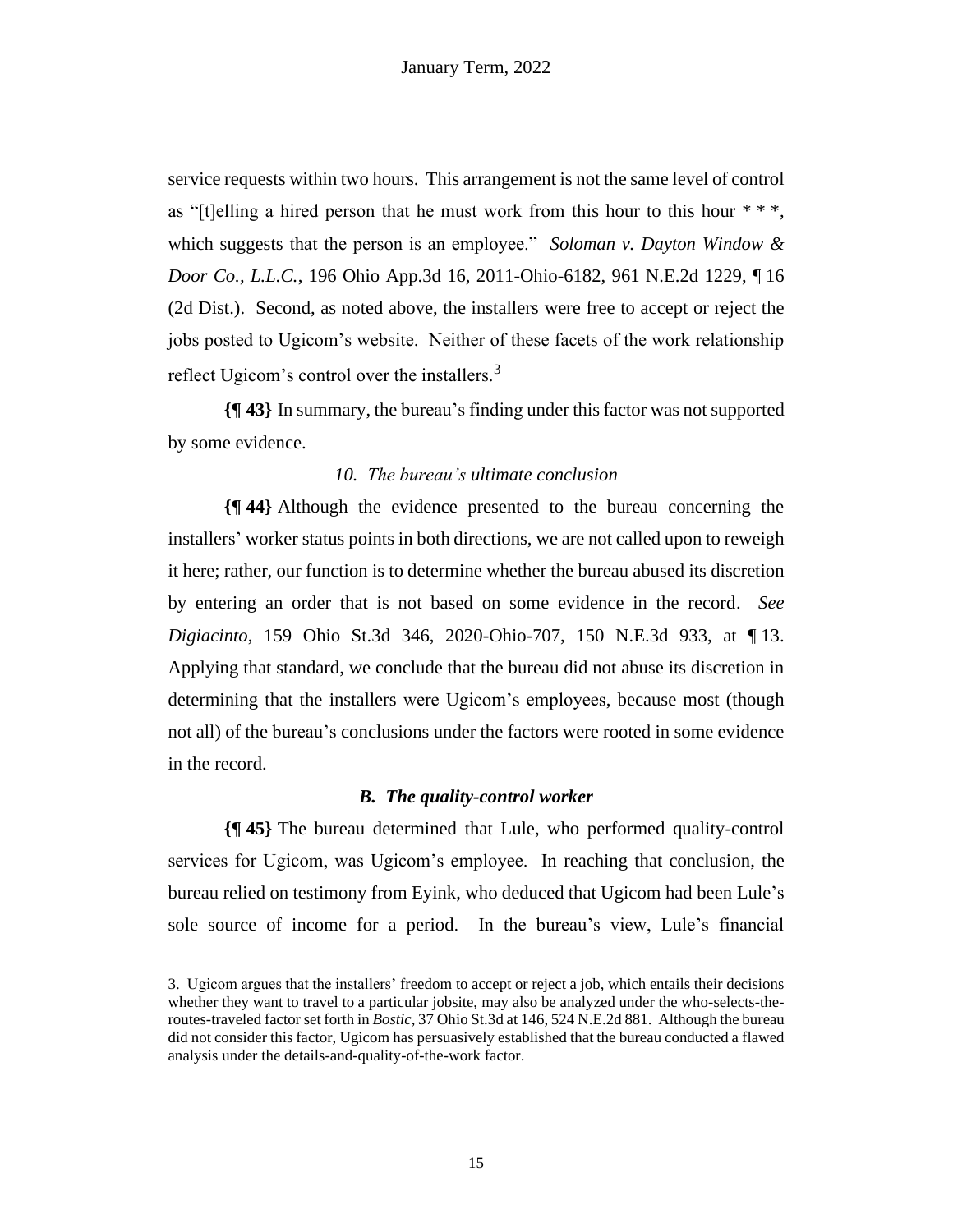dependence on Ugicom was evidence that he was not engaged in a business independent of Ugicom.

**{¶ 46}** Ugicom contends that Lule worked as an independent contractor, noting that he held himself out to the IRS as self-employed and maintained his own workers' compensation policy.<sup>4</sup> We reiterate what we have said before: our role here is not to reweigh the evidence. *See State ex rel. Turner Constr. Co. of Ohio v. Indus. Comm.*, 142 Ohio St.3d 310, 2015-Ohio-1202, 29 N.E.3d 969, ¶ 12. Even if some of the evidence tends to detract from the bureau's decision, that is not enough to establish that the bureau abused its discretion. *See Packaging Corp. of Am.*, 139 Ohio St.3d 591, 2014-Ohio-2871, 13 N.E.3d 1163, at ¶ 26. It suffices for the purposes of our review that some evidence supported the bureau's determination that Lule was Ugicom's employee.

#### *C. The* **Barcus** *decision*

**{¶ 47}** Contrary to what Ugicom suggests, our decision upholding the bureau's decision will not create any tension with *Barcus*, 2015-Ohio-3122. As the court of appeals aptly explained below, the scope of review in *Barcus* differed markedly from that required here. *See Ugicom II*, 2021-Ohio-1269, at ¶ 25. *Barcus* involved a worker's appeal of a trial court's grant of summary judgment to the worker's purported employer, which the court of appeals then reviewed de novo, determining that the worker was an independent contractor. *Barcus* at ¶ 1-5, 32; *Ugicom II* at ¶ 25, citing *Hudson v. Petrosurance, Inc.*, 127 Ohio St.3d 54, 2010- Ohio-4505, 936 N.E.2d 481, ¶ 29 ("Because this case was originally decided on summary judgment, our review is de novo"). It follows that because the court in *Barcus* was not bound by the some-evidence standard, that case does not furnish a helpful guide to our application of that standard here.

<sup>4.</sup> Ugicom intersperses its discussion of Lule with several references to an entity known as Jotin Enterprises, L.L.C. The bureau, however, made no findings as to Jotin.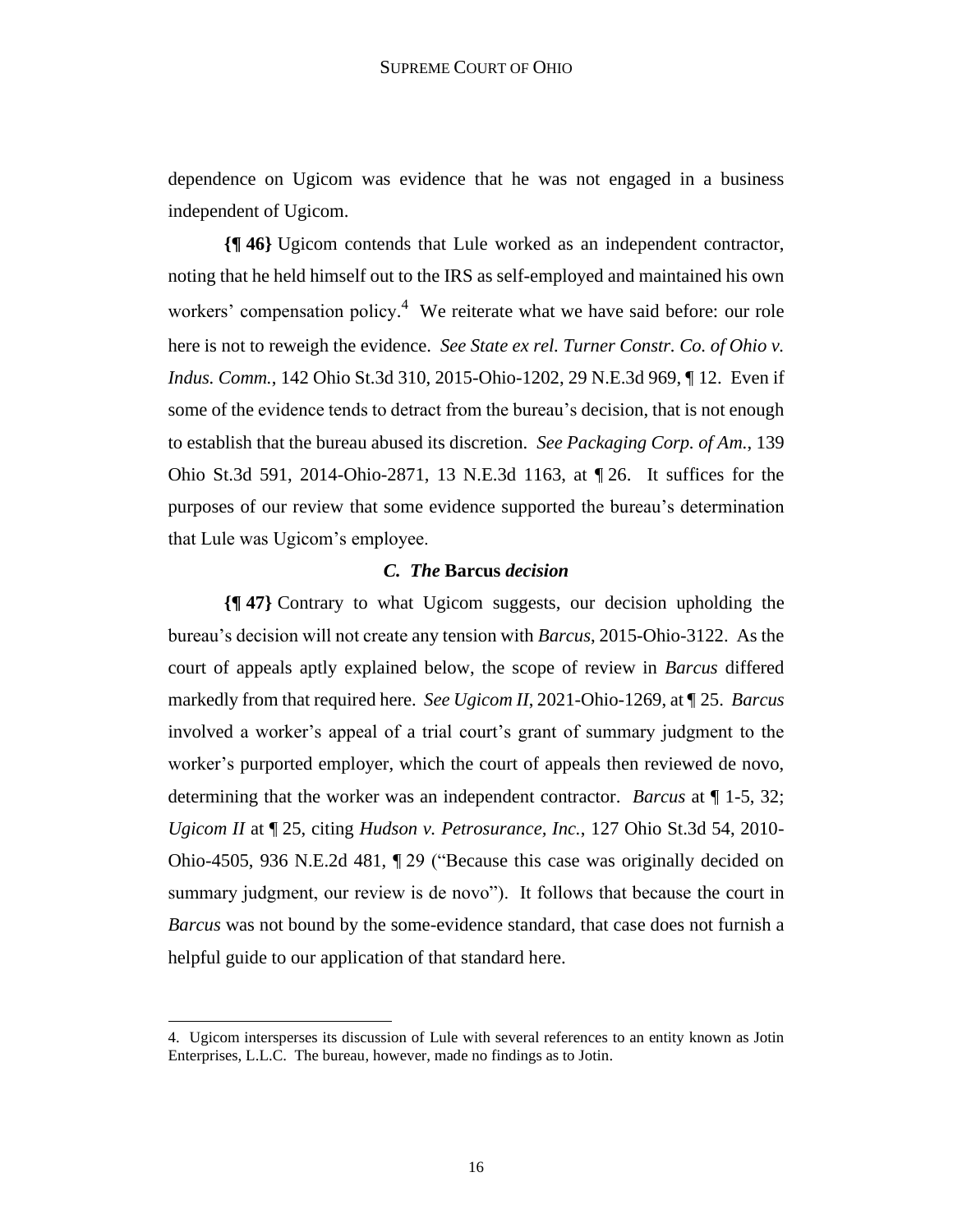#### **III. CONCLUSION**

**{¶ 48}** We affirm the judgment of the court of appeals.

Judgment affirmed.

O'CONNOR, C.J., and FISCHER, DONNELLY, STEWART, and BRUNNER, JJ., concur.

\_\_\_\_\_\_\_\_\_\_\_\_\_\_\_\_\_

KENNEDY, J., dissents, with an opinion joined by DEWINE, J.

## **KENNEDY, J., dissenting.**

**{¶ 49}** I dissent from the majority's affirmance of the decision of the Tenth District Court of Appeals that there was some evidence supporting the determination of appellee, Sarah Morrison, administrator of the Bureau of Workers' Compensation, in this case. The bureau determined that cable installers who appellant, Ugicom Enterprises, Inc., had characterized as independent contractors were Ugicom's employees for purposes of Ohio's workers' compensation program. Because there was no evidence supporting its decision, I would hold that the bureau abused its discretion and reverse the judgment of the court of appeals.

#### **Standard of review**

**{¶ 50}** The issue before us is whether the evidence that the bureau relied on to determine that the cable installers were Ugicom's employees for purposes of the workers' compensation program was sufficient to be deemed "some evidence." *See State ex rel. Digiacinto v. Indus. Comm.*, 159 Ohio St.3d 346, 2020-Ohio-707, 150 N.E.3d 933, ¶ 13. This court does not conduct de novo evidentiary review of a decision of the bureau in a mandamus action, and we do not substitute our judgment of the facts for that of the bureau. *See State ex rel. Pass v. C.S.T. Extraction Co.*, 74 Ohio St.3d 373, 376, 658 N.E.2d 1055 (1996). However, this court does not hesitate to reverse a decision of the bureau when its classification of a worker was arbitrary, capricious, or discriminatory, i.e., an abuse of discretion. *See State ex*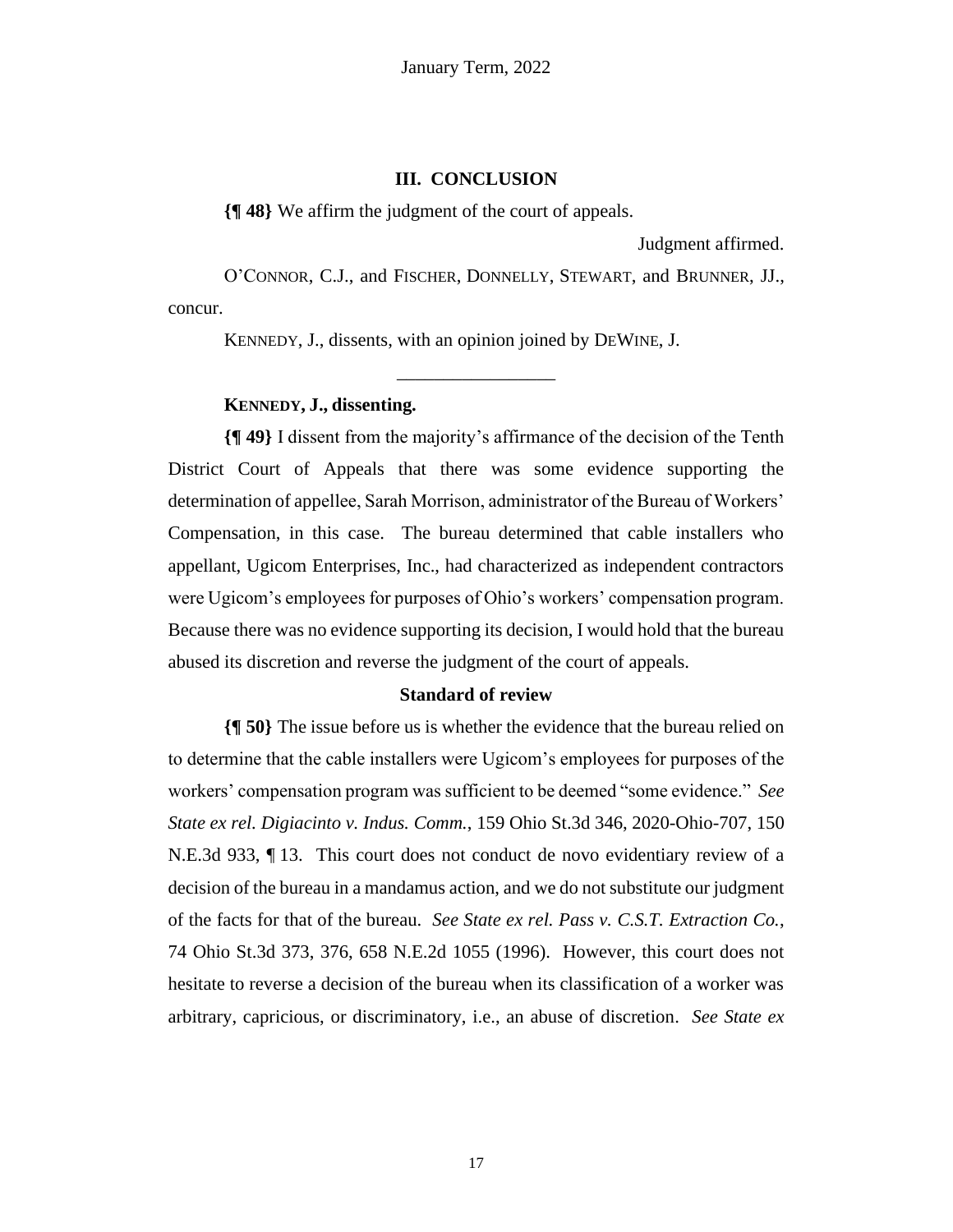*rel. Progressive Sweeping Contrs., Inc. v. Bur. of Workers' Comp.*, 68 Ohio St.3d 393, 396, 627 N.E.2d 550 (1994).

#### **Employee v. independent contractor**

**{¶ 51}** "The chief test in determining whether one is an employee or an independent contractor is the right to control the manner or means of performing the work." *Bobik v. Indus. Comm.*, 146 Ohio St. 187, 64 N.E.2d 829 (1946), paragraph one of the syllabus. If the employer reserves the right to control the manner or means of doing the work, as well as the result, then an employeremployee relationship is created. *State ex rel. Nese v. State Teachers Retirement Bd.*, 136 Ohio St.3d 103, 2013-Ohio-1777, 991 N.E.2d 218, ¶ 33-34. On the other hand, if the employer specifies only the result of the work and the worker determines the manner or means of doing the work, then an independent-contractor relationship is created. *Id.* Control over the manner or means of the work exists on a continuum on which the statuses of "employee" and "independent contractor" are separated. *Id*. at ¶ 34.

**{¶ 52}** In *Gillum v. Indus. Comm.*, 141 Ohio St. 373, 374-375, 48 N.E.2d 234 (1943), this court recognized commonly accepted factors for identifying an independent-contractor relationship. But we noted that the " 'presence of one or more of such indicia in a case is not necessarily conclusive.' " *Id.* at 375, quoting 27 American Jurisprudence, Section 5, at 485. Some of the factors cited in *Gillum* were " 'the independent nature of [the worker's] business or his distinct calling, \* \* \* his obligation to furnish necessary tools, supplies, and materials, his right to control the progress of the work except as to final results, the time for which the workman is employed, the method of payment, \* \* \* and whether the work is part of the regular business of the employer.' " *Id.*, quoting 27 American Jurisprudence at 485. But this court in *Gillum* stated that the decisive question is " 'who has the right to direct what shall be done, and when and how it shall be done.' " *Id*., quoting 27 American Jurisprudence at 485.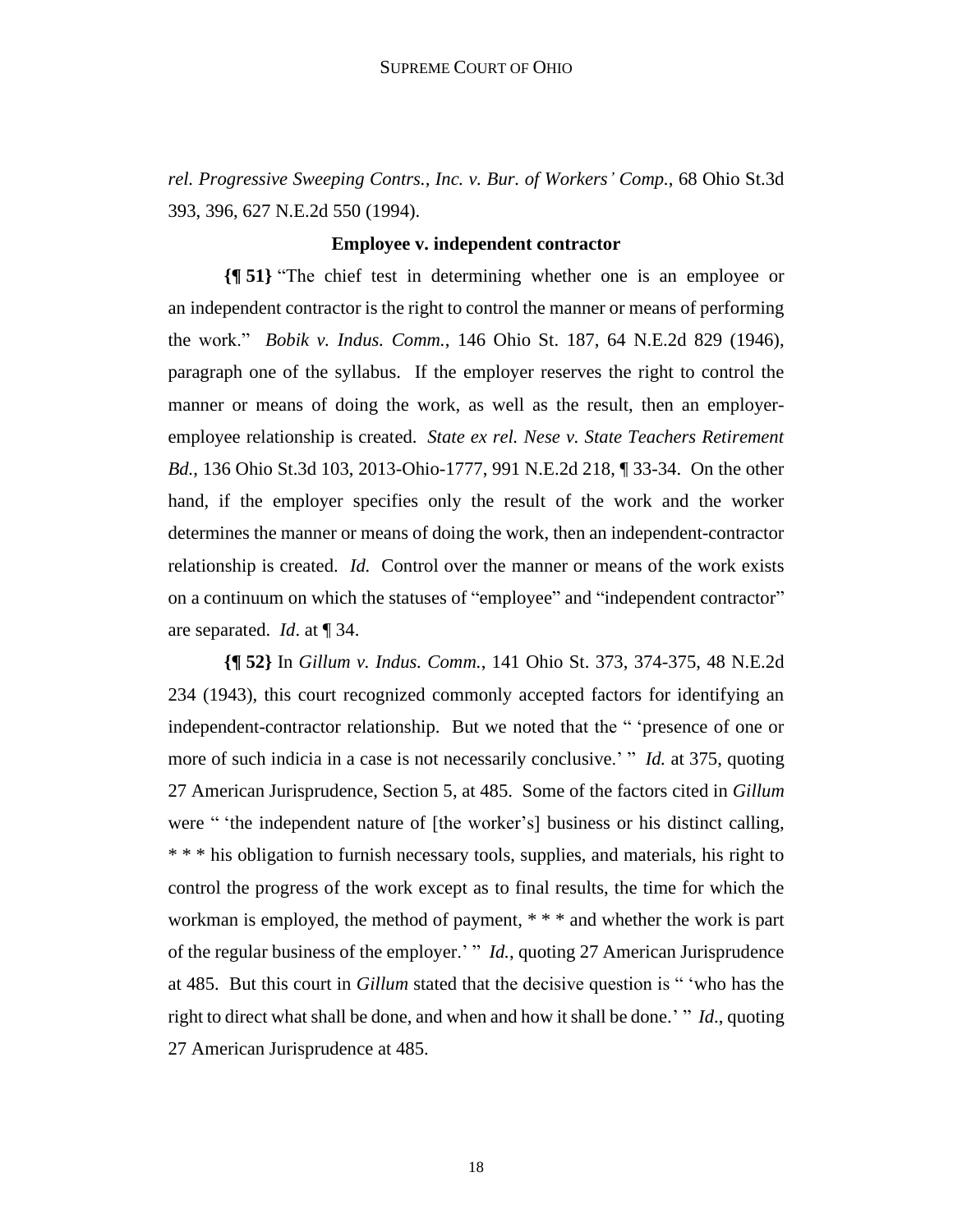**{¶ 53}** In *Bostic v. Connor*, 37 Ohio St.3d 144, 146, 524 N.E.2d 881 (1988), citing *Gillum* and other authority, this court set forth elements to consider when determining who has the right to control the manner or means of performing work:

The factors to be considered include, but are certainly not limited to, such indicia as who controls the details and quality of the work; who controls the hours worked; who selects the materials, tools and personnel used; who selects the routes travelled; the length of employment; the type of business; the method of payment; and any pertinent agreements or contracts.

#### **The Ugicom model**

**{¶ 54}** Ugicom is largely a labor-management company that posts jobs for the installation of underground-cable lines for Time Warner Cable Company. Ugicom contracts with installers who install the cable lines. Ugicom considers the installers to be independent contractors.

**{¶ 55}** Time Warner contracted with Ugicom for the installation of its cable lines. The installation of the cable lines consists of running the lines underground from Time Warner's main line to the cable box on the exterior of the customer's home or business. Time Warner required the Ugicom-affiliated installers to follow certain contractual protocols. Those obligations existed irrespective of the work relationship between Ugicom and the installers. For instance, Time Warner required the installers to submit to a drug test and to wear a badge with an identification number. Time Warner imposed fines on installers for losing their badges.

**{¶ 56}** Time Warner also established standards for how the finished installation should look. All the cable materials for the jobs are provided by Time Warner because they are customized for Time Warner, and the installers pick up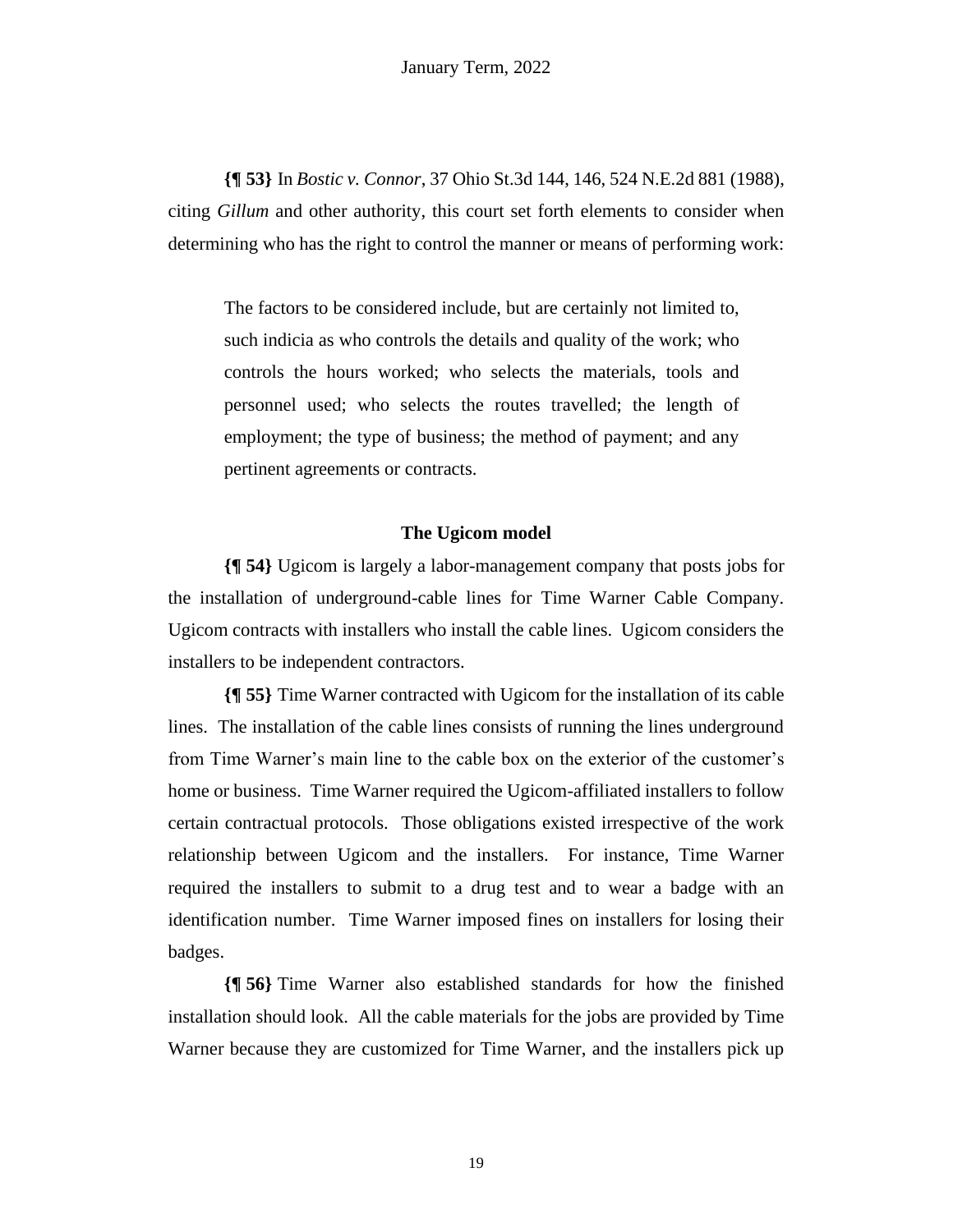those materials from a Time Warner warehouse. All these requirements are part of the nature of doing business with Time Warner and of doing the installation work.

**{¶ 57}** All of Time Warner's requirements are separate from Ugicom's requirements for the installers. Each installer enters a written contract with Ugicom. The contract requires the installer to maintain workers' compensation insurance and liability insurance, as the installer is solely responsible for any damage that the installer causes in completing a Time Warner work order. Each year, an installer receives from Ugicom an Internal Revenue Service ("IRS") Form 1099. The installers are not W-2 employees, and Ugicom does not withhold from the installers' payments any local, state, or federal taxes. Ugicom does not offer life- or health-insurance benefits to the installers. All written contracts with the installers contain a noncompete clause that states: "Contractor shall not provide during the agreement term services to any competitor of [Ugicom]."

**{¶ 58}** As for the work itself, Time Warner alerts Ugicom to installation jobs that are available in Ugicom's geographic area under the contract. Ugicom then posts those jobs on its web-based system. Installers may sign up to perform a posted job, and if they take a job, the job must be completed within a two-hour time frame. Ugicom does not assign any particular installer to any particular job, and an installer does not have to accept any particular job. There are no set work hours. The installers provide their own transportation, cell phones, laptop computers, and tools to complete the work. The installers may also reject any work order or leave a jobsite if they are unable to complete it. The installers may contact Time Warner's customers to schedule installation appointments.

**{¶ 59}** After an installation is complete, the installer records the job as having been completed on Ugicom's web-based system. Ugicom sets the installers' pay based on what Time Warner is willing to pay for the service. The installers are paid weekly. And Ugicom performs quality-control checks on 20 percent of the jobs to verify that the lines were buried correctly.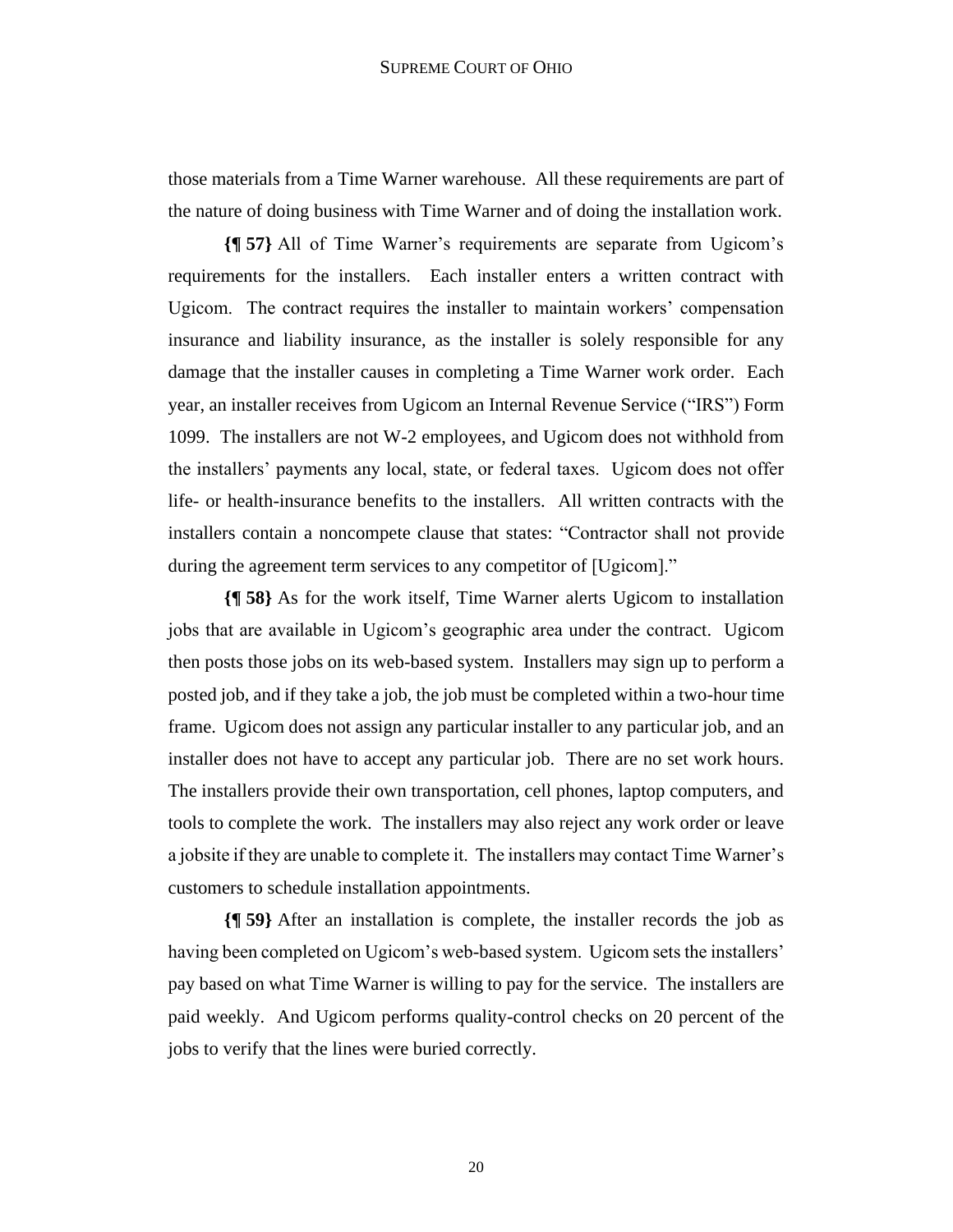## **The bureau abused its discretion**

**{¶ 60}** The majority affirms the appellate court's judgment, finding that some evidence supported the bureau's decision. I disagree. There is no evidence supporting the bureau's decision.

**{¶ 61}** The decisions prompting this court's review of the bureau's determination start with the decision of the bureau's adjudicating committee that Ugicom had misclassified the installers as independent contractors. Ugicom sought review of the committee's decision by the administrator's designee. *See* R.C. 4123.291(B). The designee affirmed the adjudicating committee's decision, adopting its statement of facts and legal rationale and "find[ing] that, under the common law test of *Gillum* and *Bostic*, Ugicom exercises control over the workers, and \* \* \* the Bureau's auditor's conclusion that the workers are employees [was] correct based on these facts and under the law." This court must now determine whether that decision was supported by some evidence. In my view, the bureau's decision was not based on some evidence.

**{¶ 62}** Although the bureau did not organize its decision according to the factors from *Gillum* and *Bostic*, the majority opinion distills those factors, so I follow suit below.

## *Whether the work is part of the regular business of the employer*

**{¶ 63}** Ugicom and the installers both work in the broad industry of underground-cable installation. The work at the cable-installation jobsites is *related* to the regular business of Ugicom, but Ugicom is a labor-management company that is in the business of posting available underground-cable-installation jobs. The installers are involved in only the manual labor of installing the underground-cable lines.

**{¶ 64}** The bureau pointed to the installers' practice of wearing badges identifying them as being affiliated with Ugicom and Time Warner. But that is a jobsite requirement of Time Warner, not Ugicom. The installers work at jobsites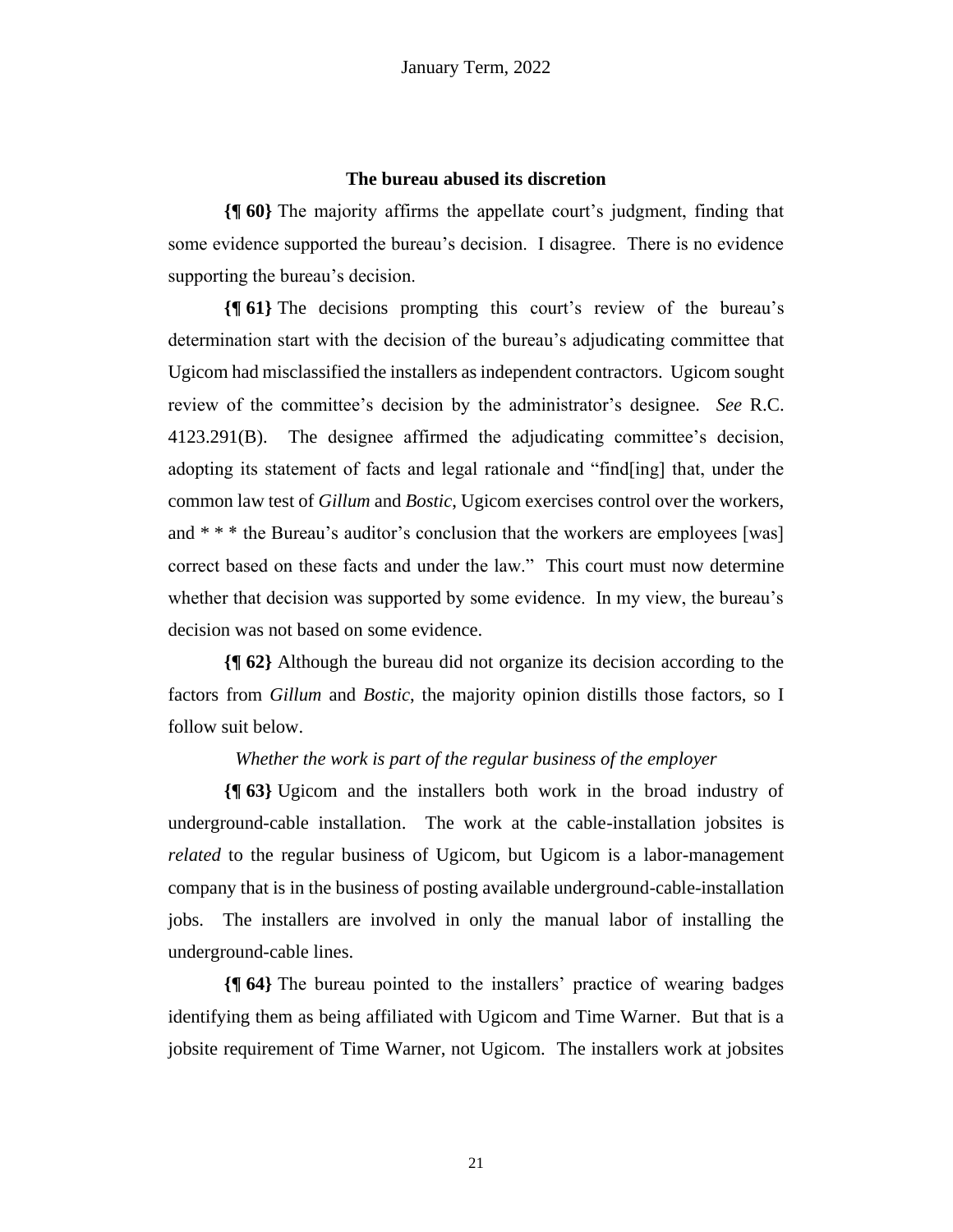under certain minimum-identification rules. That is public relations, not control over how the installers' work is done. There is no evidence of an independentcontractor relationship under this factor.

## *Whether the installers are engaged in an independent business*

**{¶ 65}** The installers are independent workers who perform services for Time Warner. They may take on as much work as they want or as little as they want. The public image that the installers project—which involves wearing a Time Warner badge and having a Time Warner placard on their vehicles—exists to satisfy the contractual requirements between Time Warner and Ugicom. Many of the installers involved in this case had formed their own limited liability companies to take on the work. The installers were responsible for reporting their income for taxes purposes, for paying for their health insurance and life insurance, and for paying to have their mistakes remediated. Their income was reported to the IRS through Forms 1099 rather than Forms W-2. There is no umbrella administrative structure that Ugicom provides to the installers; the installers operate independently of Ugicom, except for receiving job referrals through postings on Ugicom's webbased system. There is no evidence that supports the conclusion that the installers were Ugicom's employees under this factor.

#### *Method of payment*

**{¶ 66}** The installers are paid by the job, with the rate being determined by the market; that is, the rate is based on how valuable Time Warner believes a particular service is. Based on that amount, Ugicom determines how much it will pay an installer. As the majority acknowledges, the bureau incorrectly relied on the installers' receipt of piece-rate compensation (i.e., payment per job) as being "a clear indicator of employment as it is regulated by the Fair Labor Standards Act [, 29 U.S.C. 201 et seq]." But the majority clings to the payment structure for Time Warner's jobs and says it is evidence of Ugicom's control. The majority states that Ugicom's take-it-or-leave it approach to pricing was a means of controlling the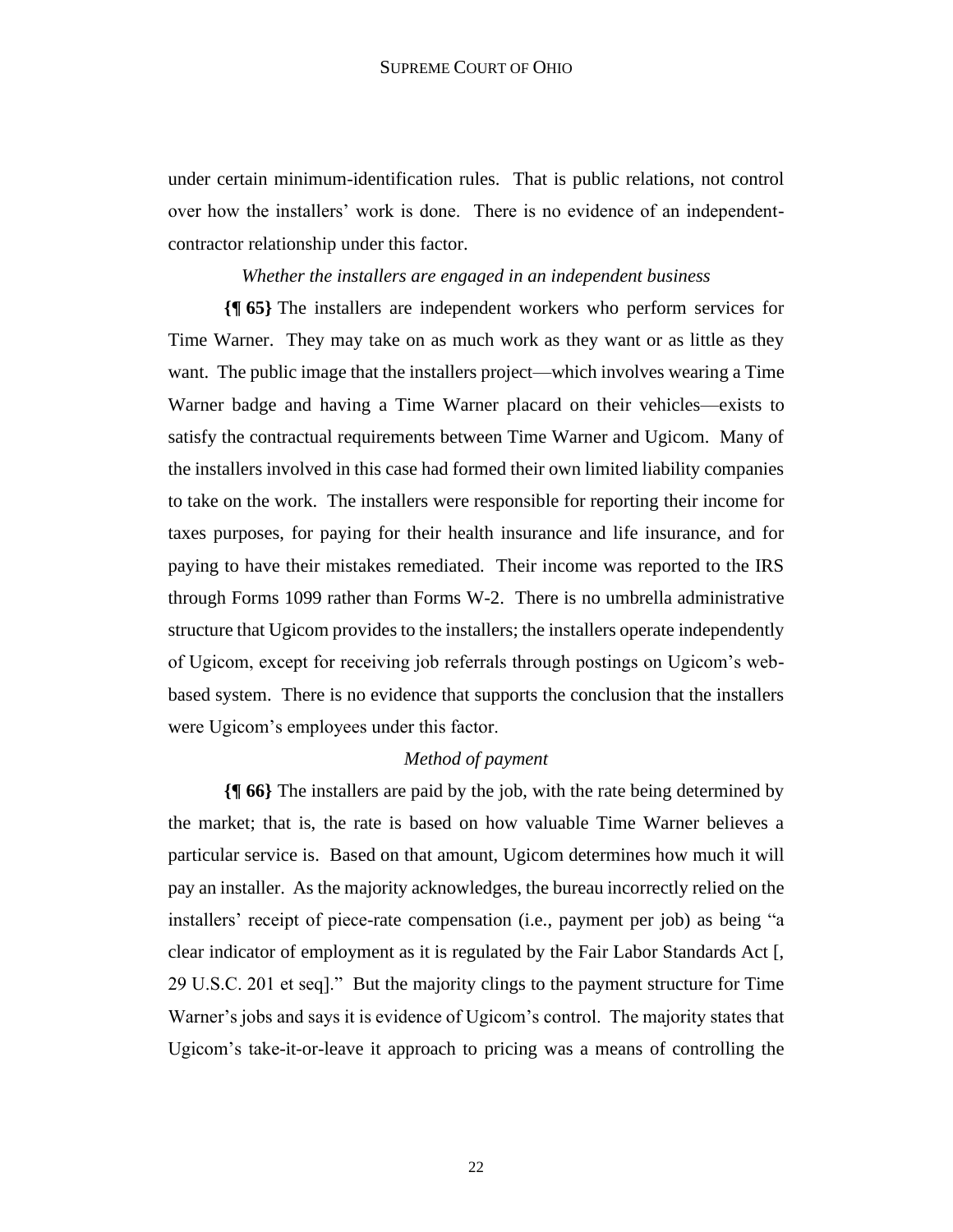installers. But the majority fails to consider that because the installers were independent contractors, they could easily "leave it." The installers' ability to decline jobs is a powerful indicator of a lack of control by Ugicom. There is no evidence to support the bureau's decision under this factor.

# *Length of employment*

**{¶ 67}** The bureau found that "[t]he ongoing relationship the workers have with Ugicom is a straightforward indicia of employment because the relationship contemplates continuing or recurring work." But the bureau cited no law supporting that assertion, nor did it cite any authority supporting the proposition that an independent-contractor relationship cannot last for years.

## *Pertinent agreements or contracts*

**{¶ 68}** The bureau disregarded the plain language of the contracts between Ugicom and the installers. The contract involved here is titled "Unicom Enterprises Independent Contractor Agreement" and contains plain language establishing an independent-contractor relationship:

Whereas the Company desires [to] retain the services of the Independent Contractor to install Cable technology in the Company's area of business operations the Independent Contractor represents itself as competent and qualified to accomplish the specific requirements of this contract to the satisfaction of the Company therefore this contract is entered into under the following terms and conditions.

**{¶ 69}** But the bureau used the contract, which refers to the installers as independent contractors, as evidence that the installers were *not* independent contractors, calling the agreement "a red flag to look closely at the true nature of the relationship." That erroneous conclusion is discussed more fully below in the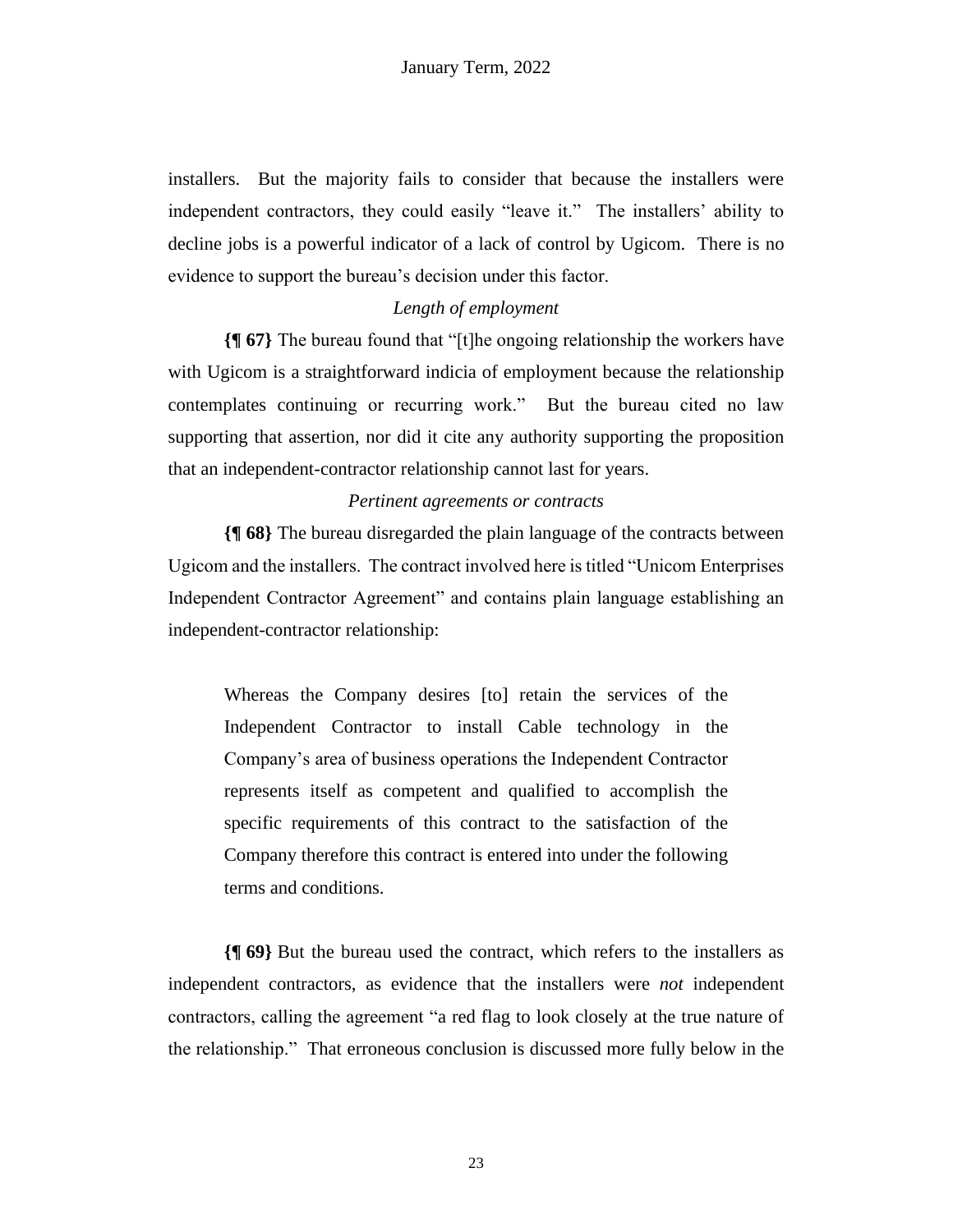section addressing nonevidence relied on by the bureau. But for purposes of the *Gillum* and *Bostic* factors, the terms of the contract can only be taken as evidence of an independent-contractor relationship. The contract's terms involve the reporting of payments using a Form 1099 rather than a Form W-2 and the installers' responsibility for their own liability, health, and workers' compensation coverages. And as discussed below, the inclusion of a noncompete clause in a contract is not an impediment to an independent-contractor relationship—such a term may be part of an independent-contractor relationship.

**{¶ 70}** Finally, the bureau attempted to diminish the affidavits of two installers who testified about their independent-contractor relationship with Ugicom. The bureau said that that "meeting of the minds" did not control and opined that Ugicom merely required "an 'independent contractor' agreement to be executed in order [for an installer] to obtain work." But such an agreement is in the very nature of an independent-contractor relationship.

**{¶ 71}** Regarding this factor, the bureau tried to diminish the fact that the contracts between the installers and Ugicom were indicia of an independentcontractor relationship. The contracts are evidence of *only* an independentcontractor relationship.

## *Whether the parties believed they were creating an employment relationship*

**{¶ 72}** Again, two installers submitted affidavits referring to their contracts with Ugicom and stating that they considered themselves to be independent contractors. This was the only evidence before the bureau on this factor, so no evidence could support the bureau's determination under the factor.

## *Tools for the job*

**{¶ 73}** The bureau gave Ugicom no credit for the fact that the installers provided their own transportation and used their own tools, cell phones, and laptop computers. Despite the fact that a worker's use of his or her own tools is a factor weighing in favor of finding an independent-contractor relationship, the bureau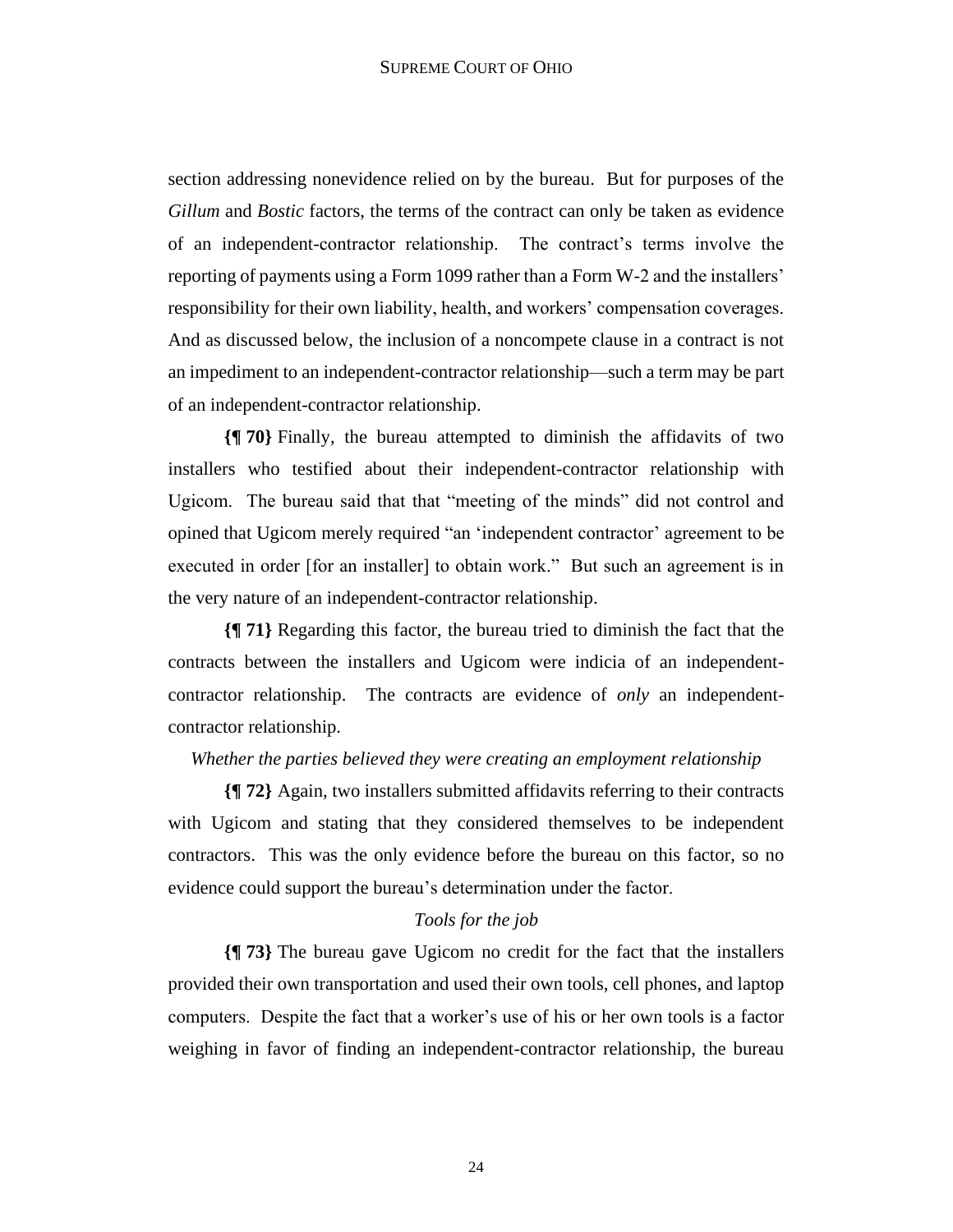refused to accord appropriate weight under this factor. But it remains that there was no evidence supporting the bureau's determination under this factor.

# *The skills required in the particular occupation*

**{¶ 74}** The bureau's auditor essentially said that the installers merely turn dirt over with a shovel. But the installers also connect cable to the customers' homes or other buildings, design the pathway that the cable will take, dig under sidewalks and garden areas, check the connection for a signal to ensure that the installation was successful, and interact with Time Warner's customers for scheduling purposes. And they do all of this with speed. The skill displayed by the installers under this factor must be considered in favor of finding an independentcontractor relationship; it is not an indicator that Ugicom controlled the manner or means of the work.

## *Details and quality of the work*

**{¶ 75}** Overall, there is a lack of supervision by Ugicom over the work performed by the installers. The installers' work hours are up to the installers—all that is necessary is that the Time Warner customer be amenable to the hours suggested by the installer for the installation. The installer's efficiency determines how much the installer will be paid over the course of a year. There is no evidence under this factor that indicates control by Ugicom.

## *Nonevidence that the bureau relied on*

**{¶ 76}** There is no evidence that Ugicom, rather than the installers, controlled the manner or means of the installation work. Ugicom merely posts available work on its web-based system, and the installers take it from there. Ugicom does inspect 20 percent of the jobsites for quality-control purposes, but that process does not amount to control of the manner or means of the installers' work. " 'Such a provision is not an assumption by the employer of the right to control the person employed as to the details or method of doing the work, but is only a provision that the employer may see that the contract is carried out according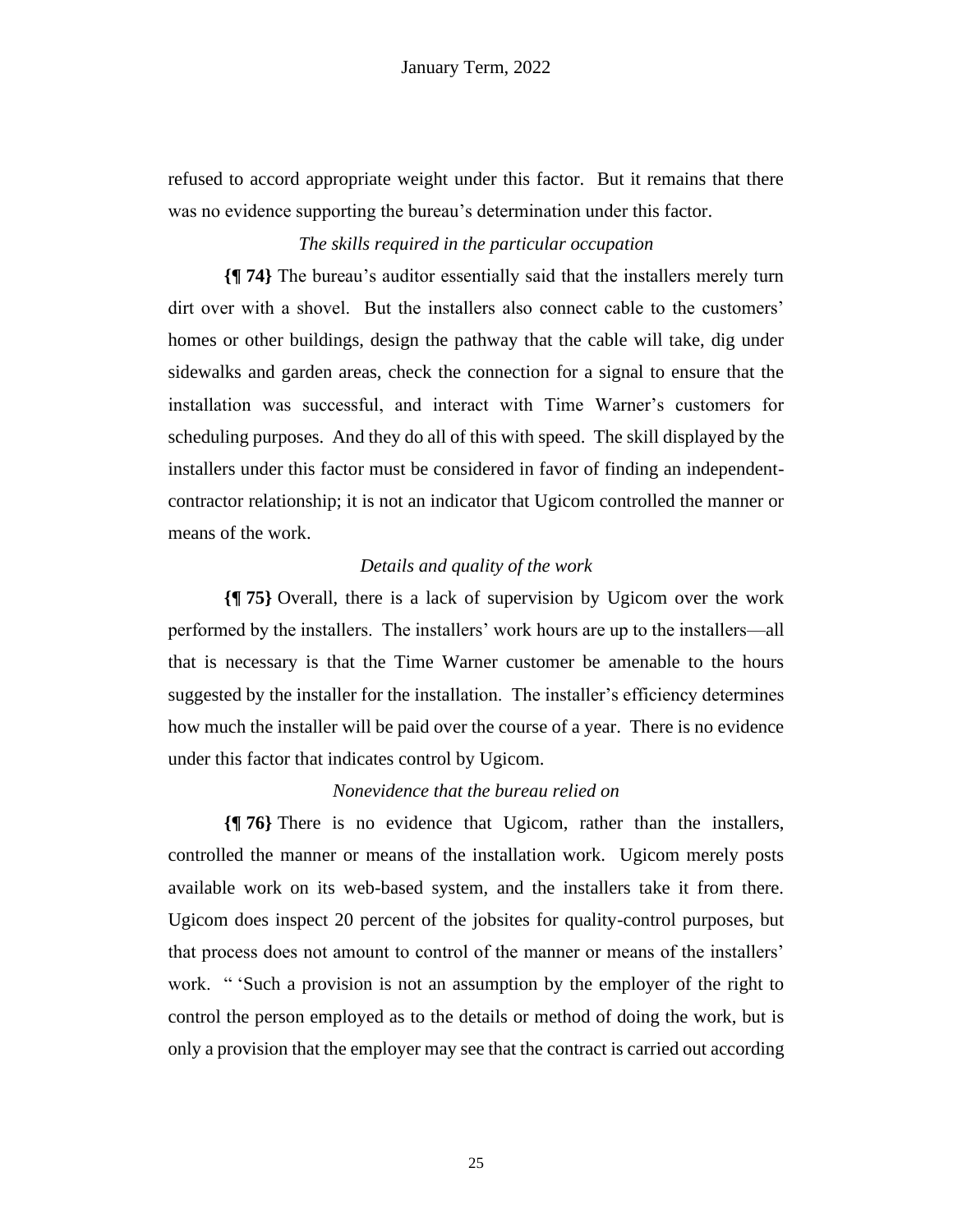to the plans.' " *Gillum*, 141 Ohio St. at 382-383, 48 N.E.2d 234, quoting 27 American Jurisprudence, Section 7, at 488.

**{¶ 77}** What is most concerning about the bureau's decision is that it was largely based on the bureau's nonevidentiary suppositions and generalizations unrelated to the actual facts of this case. For instance, the bureau based its decision, in part, on the following statement: "In many situations, the fact that an employer uses a document called an 'independent contractor' agreement to characterize the relationship, rather than a contract for the performance of a certain piece or kind of work, is a red flag to look closely at the true nature of the relationship." It may be true that there have been cases in which the bureau found an employer-employee relationship when the employer and the employee had an "independent contractor" agreement, but those instances are not evidence that such an agreement amounts to one party's control over the manner or means of the work performed by the other party. Even if the bureau believes that such agreements are a "red flag," a red flag is only an indication that a situation should be looked at more deeply—and there is nothing in the "true nature of the relationship" here that indicates that Ugicom controlled the manner or means of the installers' work.

**{¶ 78}** Similarly, to support its decision, the bureau used its general impressions, which are not rooted in the law, of how an independent contractor should behave. The bureau stated, "The Ugicom workers are not bidding on work like an independent contractor in the construction industry would bid on work. In the construction industry, a person maintaining their own separate business takes into consideration all of their expenses when pricing work in order to make a profit and is at risk of a loss." But how independent contractors in the construction industry go about their work does not inform the question whether it was Ugicom or the installers who controlled the manner or means of installing the undergroundcable lines. The question in this case is who controlled or had the right to control the manner or means of how the installers performed their work. The bureau's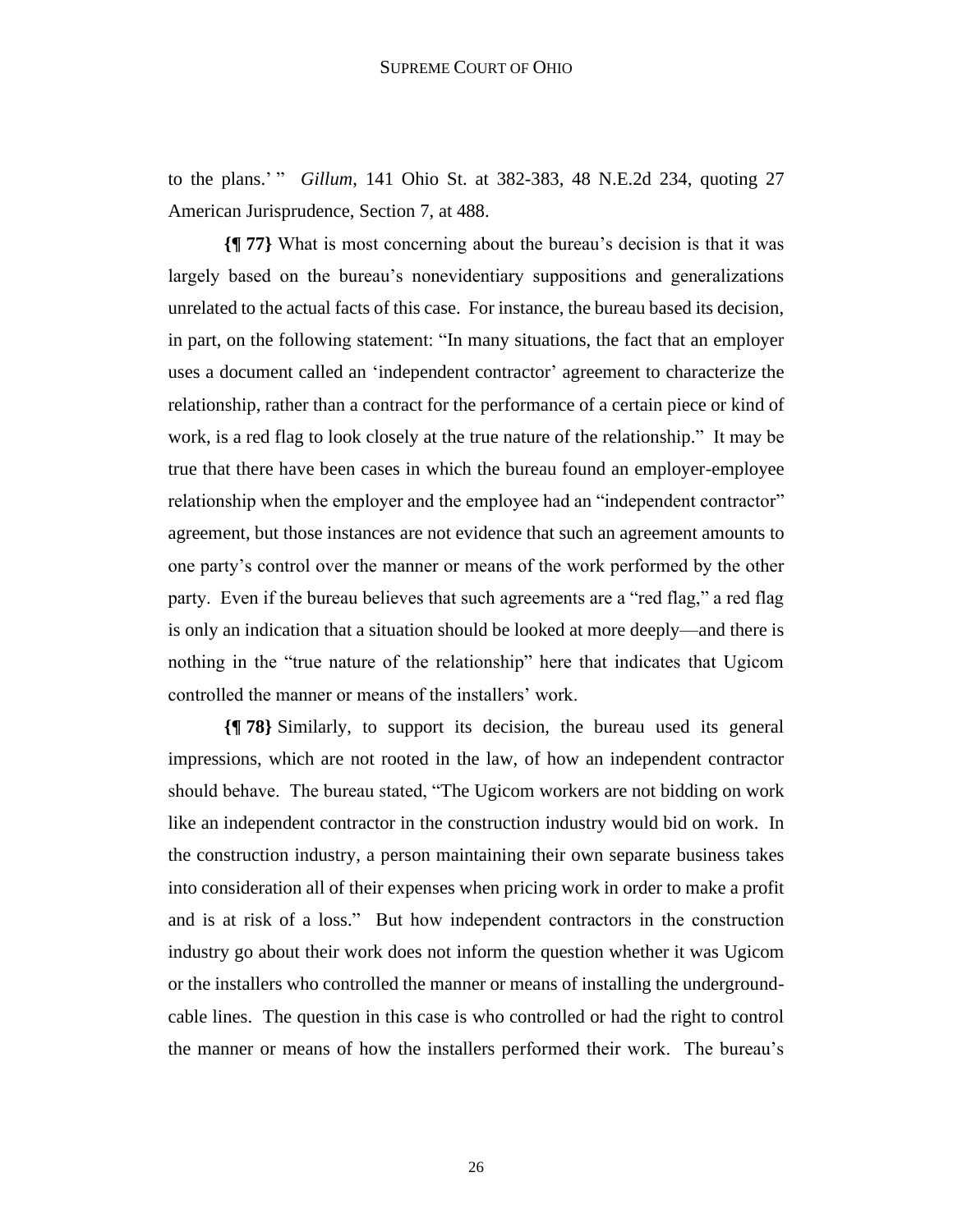overreaching statement about contractors in the construction industry is not some evidence.

**{¶ 79}** Further, the bureau stated that "[a] true independent contractor typically advertises and offers their services to the community at large." But the bureau's statement concerning how independent contractors typically advertise their services has no basis in law and is at best anecdotal. It is not some evidence that the installers in this case were Ugicom's employees.

**{¶ 80}** The bureau also relied on its nonevidentiary opinion about the noncompete clause in the written contracts between Ugicom and the installers. The bureau stated, "This control can be proper in certain employment relationships, but is not a provision used in independent contractor relationships." But that conclusion is contrary to caselaw. In *Barcus v. Buehrer*, 10th Dist. Franklin No. 14AP-942, 2015-Ohio-3122, the court of appeals determined that the truck driver involved in that case was an independent contractor, even though the contract between him and the transportation company that was alleged to have been his employer included a noncompete clause. The court stated that "[t]he noncompetition clause precluded [the truck driver] from working for [the transportation company's] customers, but this provision appear[ed] motivated by [the company's] desire to protect its business, not to curtail its drivers' ability to engage in outside work." *Id.* at ¶ 30.

**{¶ 81}** The same conclusion can be drawn in this case: Ugicom maintains its relationship with Time Warner by not allowing its subcontractors to work for other cable companies. Regardless, the salient point under *Barcus* is that noncompete agreements are used by companies and their independent subcontractors, despite the bureau's broad claim to the contrary. Further, in *Hamilton Ins. Servs., Inc. v. Nationwide Ins. Cos*., 86 Ohio St.3d 270, 274-275, 714 N.E.2d 898 (1999), this court held that a noncompete clause between Nationwide Insurance Companies and its independent-contractor agent was valid and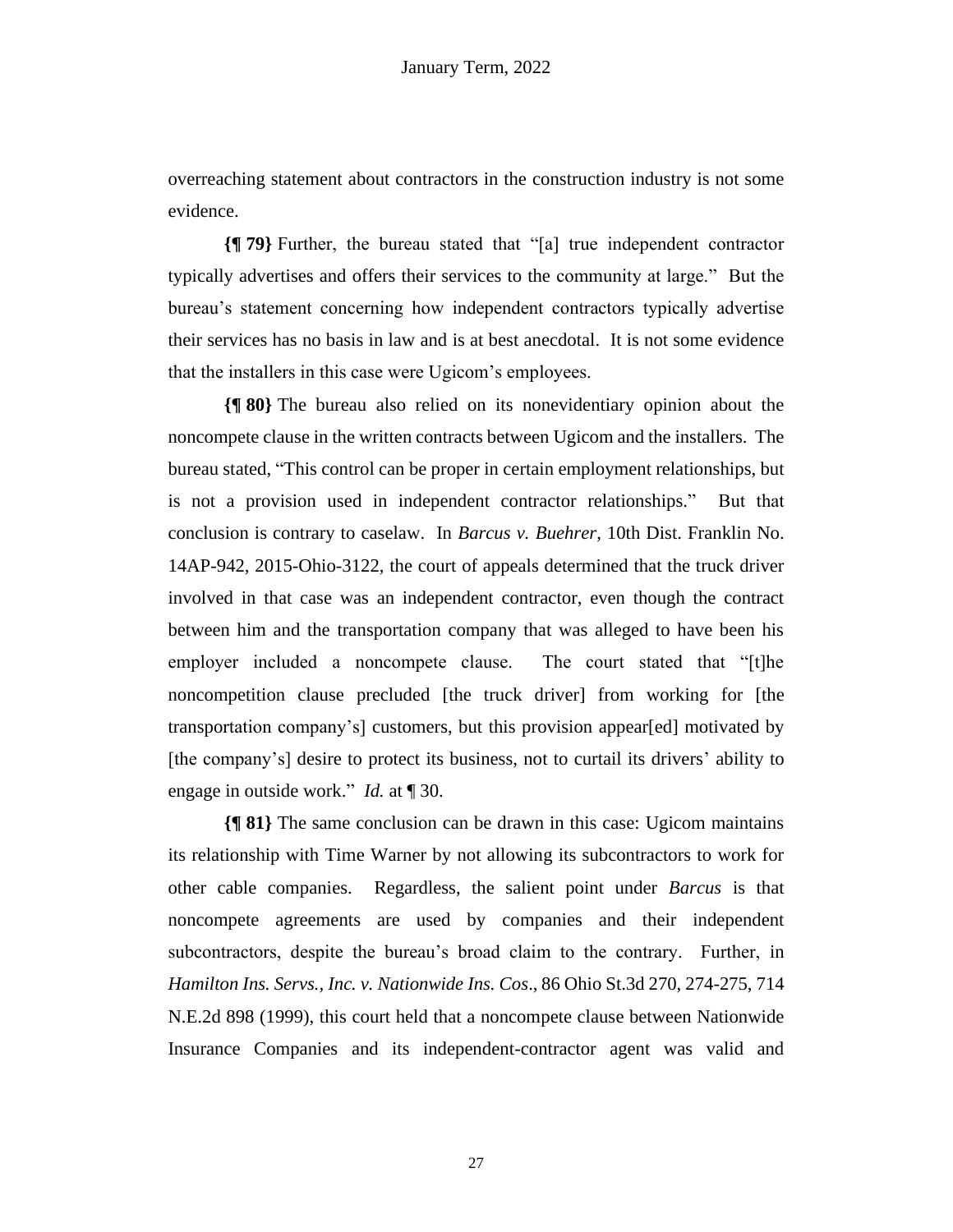enforceable. And in *Americare Healthcare Servs. v. Akabuaku*, 10th Dist. Franklin No. 10AP-777, 2010-Ohio-5631, ¶ 21, the court of appeals held that the enforceability of a noncompete clause does not depend on the status of a party to the contract as an employee or an independent contractor.

**{¶ 82}** The bureau adopted a smell test rather than applying a test requiring review of the actual evidence. The bureau started from its conclusion and then attempted to force factors that supported Ugicom's claim that the installers were independent contractors to instead support its notion that they were not. The bureau stated that "Ugicom is on the more sophisticated end of employers that have misclassified the labor for its business operation." In conducting its analysis that way, the bureau was able to take evidence proving that the installers were independent contractors and flip it.

**{¶ 83}** For instance, the bureau took the facts that many of the installers had formed their own limited liability companies or had obtained their own workers' compensation coverage as evidence that they were *not* independent contractors: "Ugicom apparently requires the workers to either form an LLC or take out workers' compensation coverage. The fact that a worker paid the filing fee to form an LLC does not mean the worker is actually in business for themselves. Employers that misclassify employees sometimes require the worker to form an LLC before they 'hire' the worker as an 'independent contractor.' " Rather than correctly considering this evidence in Ugicom's favor, the bureau characterized it as things that a company does to disclaim the necessity of participation in the workers' compensation program. In my view, this indicates that the bureau made its decision without considering the evidence.

**{¶ 84}** Lastly, the bureau criticized Ugicom for attempting to make its case by concentrating on the right-to-control factors. Instead of addressing Ugicom's arguments, the bureau opined that the arguments were typical of an employer who is trying to disclaim an employer-employee relationship: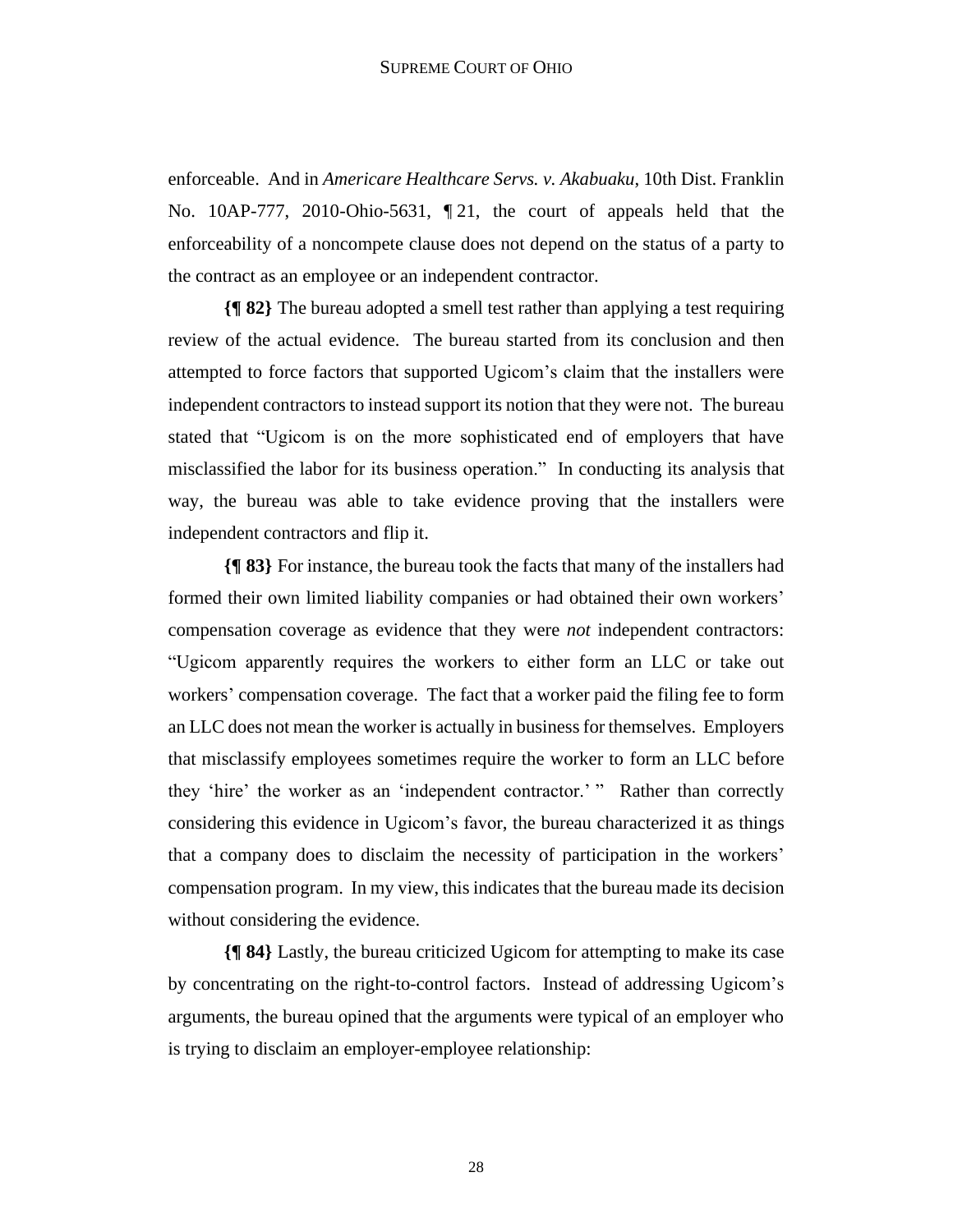When an employer points to "right to control" factors, the workers are usually not performing services in an independent business, trade or profession. Ugicom's position is typical of an employer attempting to justify why they classified the labor for their business operation as "independent contractors." The employer ignores that the independent business or occupation of the worker is of "prime importance," while placing great weight on certain factors in the "right to control" test when the facts do not support [that] the individual is in business for himself in the place. That is the case here.

**{¶ 85}** The actions of parties not involved in this case are not evidence in this case, nor are the bureau's assumptions or insinuations.

*The* Gillum *and* Bostic *factors support a determination that Ugicom's installers* 

## *were independent contractors*

**{¶ 86}** In applying the *Gillum* and *Bostic* factors to determine who had the right to control the manner or means of the work, it is important to not miss the forest for the trees. This court in *Gillum* stated that the decisive question is " 'who has the right to direct what shall be done, and when and how it shall be done.' " *Gillum*, 141 Ohio St. at 375, 48 N.E.2d 234, *Id*., quoting 27 American Jurisprudence at 485. Likewise, the factors set forth in *Bostic*, 37 Ohio St.3d at 146, 524 N.E.2d 881, are designed to determine who has the right to control the manner or means of performing work.

**{¶ 87}** Ugicom is essentially a labor-management company serving as a referral service for underground-cable-installation jobs for its customer, Time Warner. The only thing that it controls is how the installers get paid. It informs installers about available work, but the installers control the manner or means of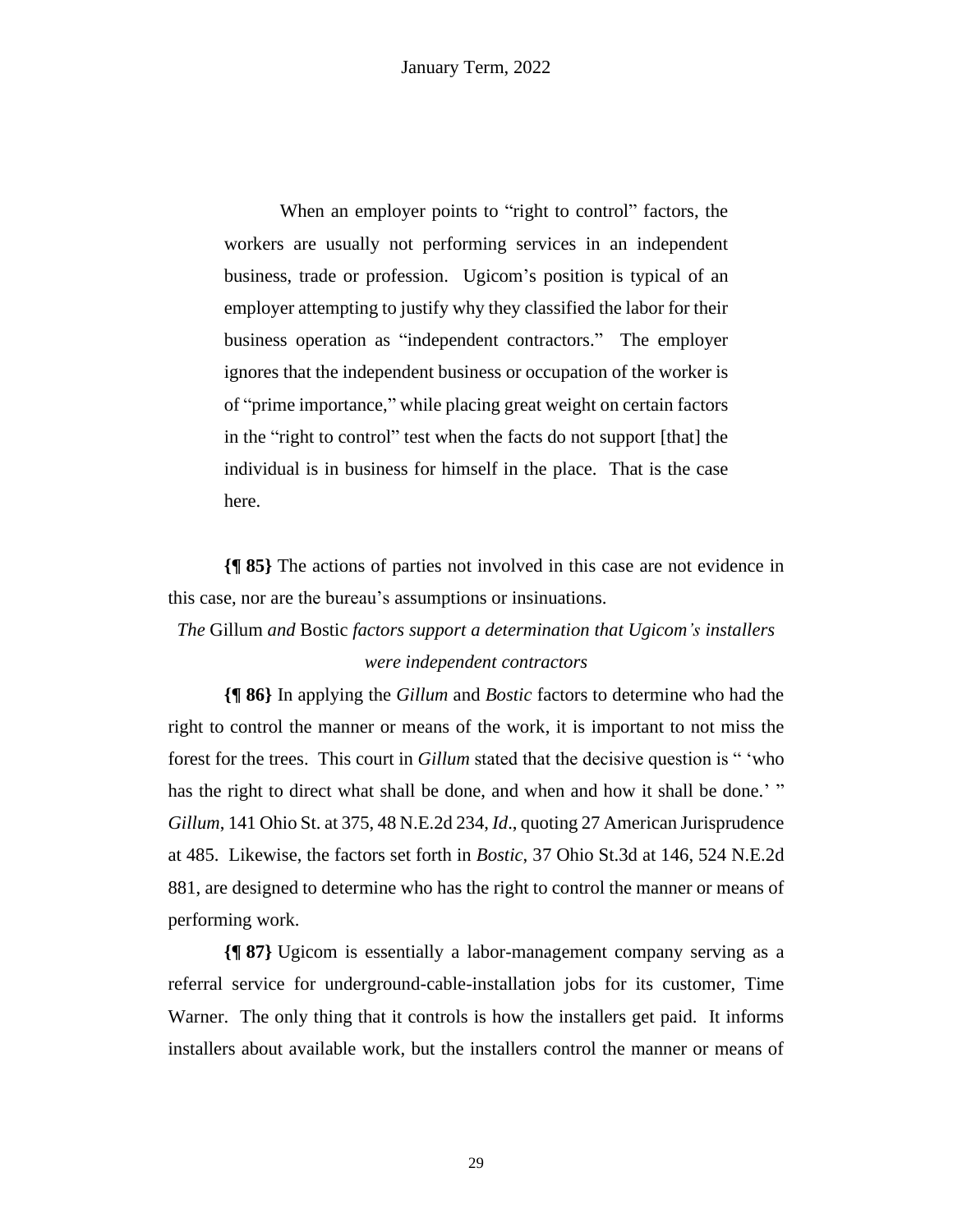the work performed. The installers undertake jobs at their own discretion. They provide their own tools, technology, and transportation. They are not W-2 employees, and many of them have formed limited liability companies to do the work. They are responsible for any damage that they cause to the customers' property and, to that end, they carry their own liability insurance and are responsible for their own workers' compensation coverage. They are parties to a contract that declares that they are independent contractors, and two installers testified before the bureau that they were independent contractors. They know what a finished installation is supposed to look like based on instruction by Time Warner, not Ugicom. But no one tells them how to do their jobs. They are involved in a niche industry that has a narrow customer base. And they control the manner and means of doing their work.

## *The weakness of the majority opinion*

**{¶ 88}** The flaw in the majority opinion is its fealty to the decision of the bureau. Because the majority defends the bureau's decision, it is forced to ignore the obvious facts in the record in order for it to look for some evidence in the space between the bureau's untethered decision and the caselaw. The bureau jumped to a quick conclusion, claiming to have determined Ugicom's true motives:

Ugicom simply called its workers 'independent contractors' to evade the obligations associated with having employees. The workers are vetted by [Time Warner] and given identification badges that lets customers of [Time Warner] know that Ugicom, a contractor for [Time Warner], is on their property performing the work. [Time Warner] pays Ugicom for the service performed and Ugicom in turns pays the workers for their labor. The workers are not contracting with Ugicom to provide a specialized service that is not a part of the regular business of Ugicom.